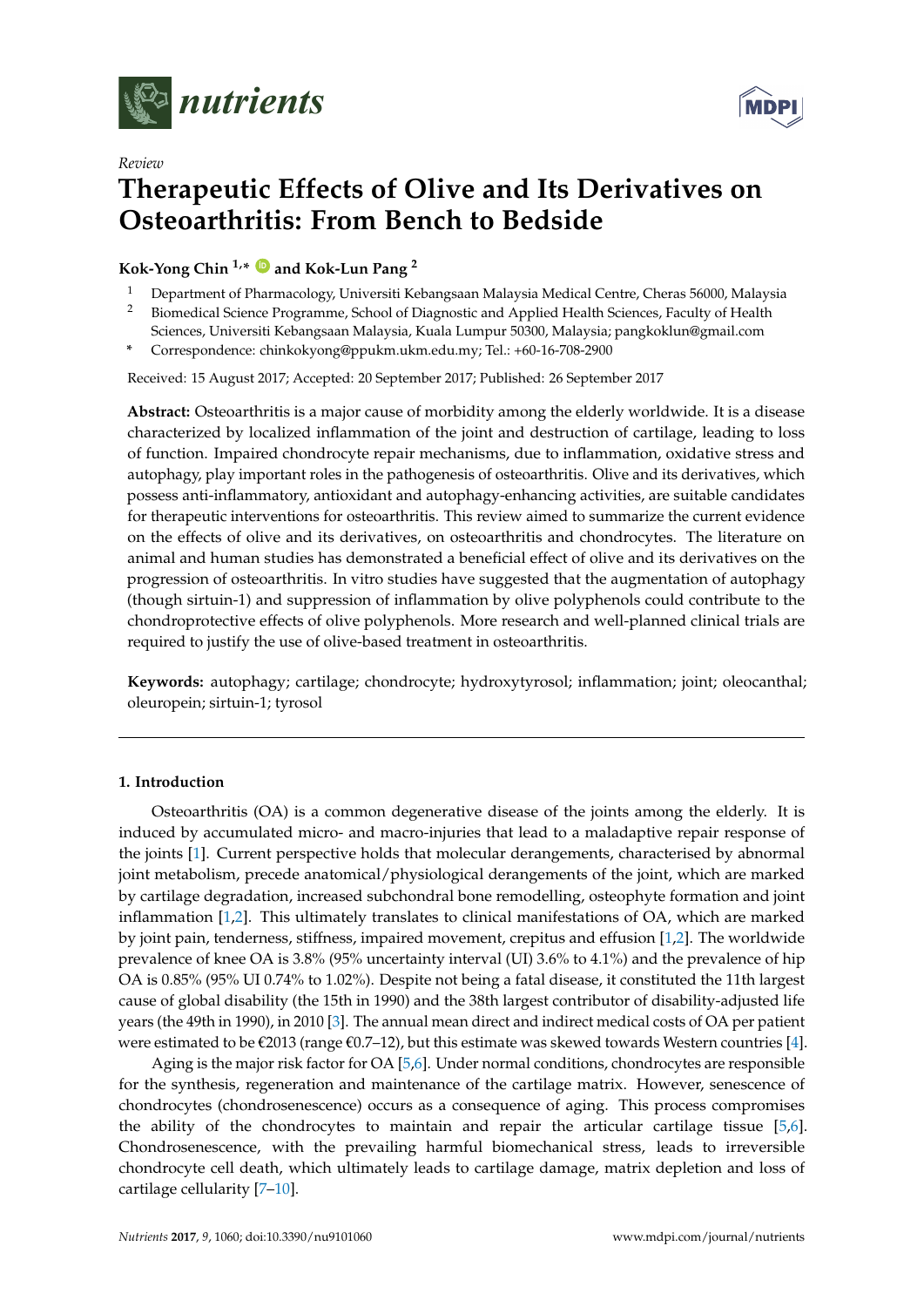Several pathways are involved in the pathogenesis of OA. Numerous studies have reported the involvement of inflammation in the progression of OA. Mechanical damage can cause a localized inflammatory response of the joint, marked by increased pro-inflammatory mediators, such as interleukin-1β (IL-1β), interleukin-6 (IL-6), tumour necrosis factor-α (TNF-α), nitrite oxide (NO) and prostaglandin  $E_2$  (PGE<sub>2</sub>) in the joint space [\[11](#page-10-1)[–15\]](#page-10-2). This inflammatory response further exaggerates cartilage tissue damage via oxidative stress and damage, thus forming a vicious self-destructive cycle. Oxidative stress is also related to OA, as evidenced by an upregulation of inducible NO synthase (iNOS) and nicotinamide adenine dinucleotide phosphate oxidase in chondrocytes [\[6\]](#page-9-5). These enzymes produce high levels of reactive oxygen and nitrogen species (ROS and RNS), including NO, superoxide anion, peroxynitrite and hydrogen peroxide  $(H_2O_2)$  [\[16–](#page-10-3)[21\]](#page-10-4). The cellular antioxidant enzymes have been found to be compromised in animal models and patients with OA [\[20](#page-10-5)[,22](#page-10-6)[–26\]](#page-10-7). An imbalance between oxidants and antioxidants results in oxidative damage, endoplasmic reticulum stress and mitochondrial dysfunction in chondrocytes (intrinsic pathway of apoptosis) [\[8,](#page-9-7)[27–](#page-11-0)[29\]](#page-11-1), which subsequently leads to chondrocytic differentiation or apoptosis [\[30\]](#page-11-2). In addition the overexpression of death receptor 5 and TNF-related apoptosis-inducing ligand in the cartilage of OA patients [\[31\]](#page-11-3), Fas-induced apoptosis of chondrocytes [\[6](#page-9-5)[,32\]](#page-11-4) may also contribute to the pathogenesis of OA.

The cartilage layer is avascular and alymphatic, with limited blood and oxygen supplies [\[33–](#page-11-5)[35\]](#page-11-6). Chondrocytes adapt to this hypoxic condition via the constitutively activated 5 <sup>0</sup> adenosine monophosphate-activated protein kinase/Sirtuin-1 (AMPK/SIRT-1) signalling pathway [\[34,](#page-11-7)[36](#page-11-8)[–38\]](#page-11-9). AMPK signalling is important for energy production and regulation [\[36\]](#page-11-8). Recent evidence showed that SIRT-1 activation protects chondrocytes from apoptosis and radiation-induced senescence by improving mitochondrial function [\[39–](#page-11-10)[41\]](#page-11-11). Both AMPK and SIRT-1 have been reported to inhibit inflammation and cartilage catabolism [\[39](#page-11-10)[–42\]](#page-11-12). Studies showed that resveratrol (a SIRT-1 activator) can protect chondrocytes from oxidative stress, inflammation and apoptosis [\[43–](#page-11-13)[46\]](#page-12-0). Furthermore, chondrocytes are highly dependent on autophagy as a reparatory mechanism during cellular damage, due to their limited mitotic capacity [\[33,](#page-11-5)[47\]](#page-12-1). Autophagy removes any damaged or dysfunctional organelles, without compromising the cartilage cellularity [\[36,](#page-11-8) [48\]](#page-12-2). Previous studies have demonstrated that autophagy processes and AMPK/SIRT-1 activities were compromised, via experimental models and patients with OA [\[48](#page-12-2)[–50\]](#page-12-3). Conversely, AMPK and SIRT-1 activation could improve the progression of OA via autophagy induction [\[36,](#page-11-8)[51,](#page-12-4)[52\]](#page-12-5). Rapamycin (an autophagy inducer) and glucosamine (a joint supplement) were demonstrated to improve clinical signs of OA in experimental animals, by promoting autophagy of chondrocytes [\[53](#page-12-6)[,54\]](#page-12-7). Glucosamine sulphate also significantly improves pain and joint function in the knees of OA patients [\[55](#page-12-8)[–57\]](#page-12-9), but its effect against joint space narrowing is moderate [\[35](#page-11-6)[,58,](#page-12-10)[59\]](#page-12-11).

Circulating markers of cartilage catabolism can be used to monitor the progression of OA [\[60–](#page-12-12)[63\]](#page-12-13). These markers include enzymes that are involved in matrix degradation in response to chondrocyte apoptosis, such as collagenases (matrix metalloproteinase (MMP)-1, -3, -8, and -13), gelatinases (MMP-2 and MMP-9) and aggrecanase [\[22](#page-10-6)[,64](#page-13-0)[–66\]](#page-13-1). The proinflammatory cytokines, such as TNF-α and IL-1β, upregulate these MMPs through signal transduction pathways [\[37,](#page-11-14)[67\]](#page-13-2). In addition, ROS also cleave collagen and aggrecan in the cartilage matrix directly, via oxidation, nitrosylation, nitration or chlorination [\[6](#page-9-5)[,22](#page-10-6)[,30](#page-11-2)[,64\]](#page-13-0). As a result, collagen and aggrecan levels in synovial fluid increase. These cartilage degradation products can further promote cartilage inflammation, chondrocyte apoptosis and ROS production, via a positive feedback loop [\[6](#page-9-5)[,8](#page-9-7)[,9\]](#page-10-8). Other cartilage proteins, such as lubricin and β-defensin-4, are also potential biomarkers for OA. Lubricin, or proteoglycan 4, is a type of glycoprotein that serves as a boundary lubricant between cartilage surfaces, temporomandibular joint discs and tendons [\[9,](#page-10-8)[68,](#page-13-3)[69\]](#page-13-4). Lubricin expression is lower in senescent or OA chondrocytes [\[69\]](#page-13-4). The inflammatory process in OA also upregulates β-defensin-4, an antimicrobial peptide, which can break down cartilage matrix by increasing MMP activity [\[70\]](#page-13-5). Higher levels of β-defensin-4 were found in chondrocytes isolated from OA patients in either monolayer culture or scaffold [\[70,](#page-13-5)[71\]](#page-13-6). These pathways involved in chondrocyte apoptosis can be targeted for novel OA treatments [\[6\]](#page-9-5).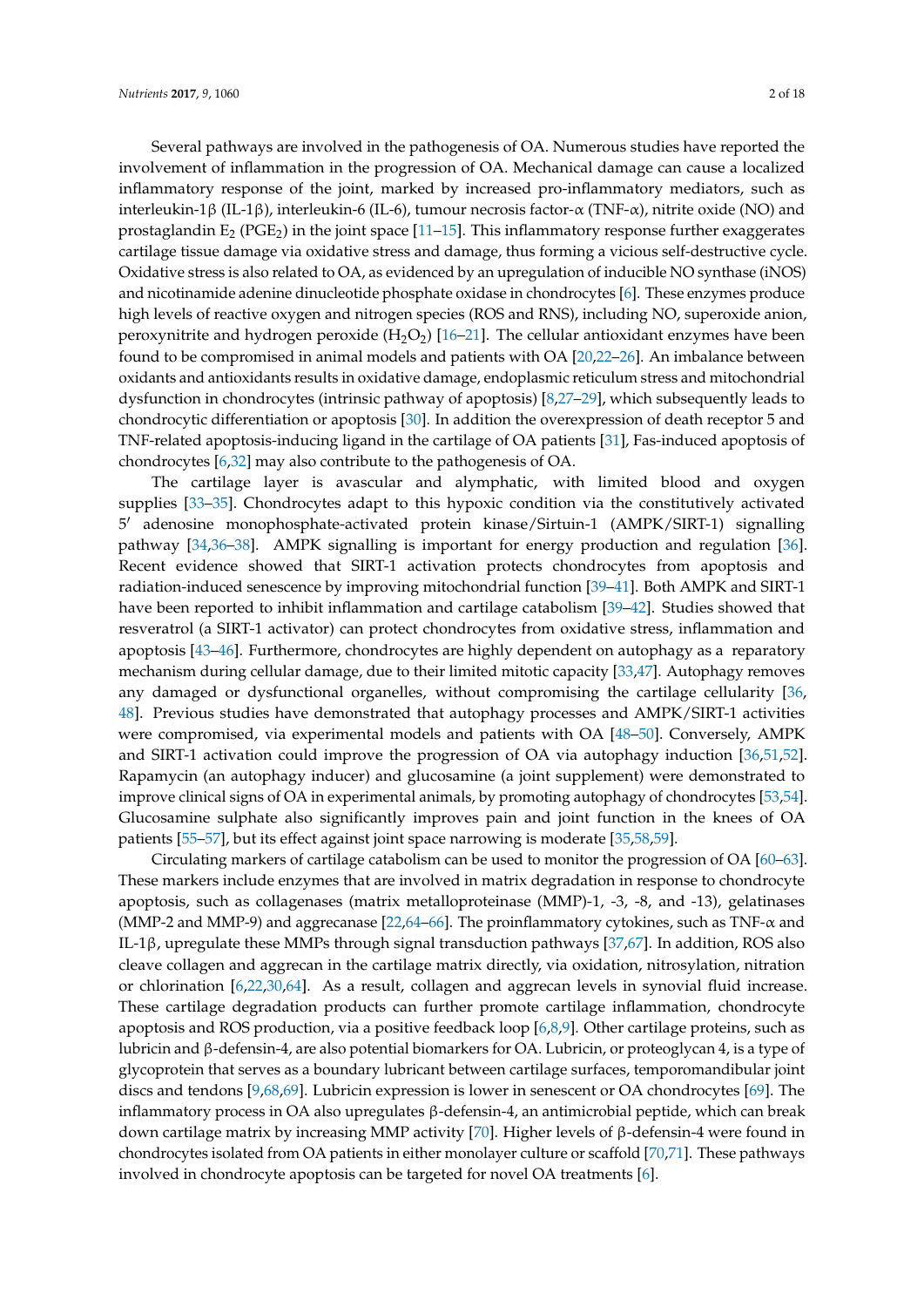In this context, olive oil and its active components (including its biologically-active polyphenols—hydroxytyrosol, tyrosol, oleocanthal and oleuropein) serve as potential candidates for the treatment of OA. Olive oil and its derivatives have demonstrated promising antioxidant and anti-inflammatory properties in isolated erythrocytes, in vitro cultured cells [\[72–](#page-13-7)[78\]](#page-13-8), exercise-exhausted rat skeletal muscle [\[79\]](#page-13-9) and other animal disease models [\[80–](#page-13-10)[84\]](#page-14-0). Furthermore, hydroxytyrosol was previously shown to improve mitochondrial respiration and reduce oxidative stress in the brain of db/db mice via AMPK activation [\[85\]](#page-14-1). Tyrosol and oleuropein were reported to decrease oxidative damage in cultured cells [\[86,](#page-14-2)[87\]](#page-14-3) and in a rat model of myocardial ischemia, by upregulating the expression of SIRT-1 and its nuclear translocation [\[88\]](#page-14-4). A recent study also reported that daily extra-virgin olive oil (EVOO) intake for six months improved synaptic integrity, with lower insoluble protein aggregation, via autophagy activation, in a rat model of Alzheimer's disease [\[89\]](#page-14-5). On the other hand, diets based on olive oil have reduced postprandial oxidative stress and inflammation in human studies [\[90](#page-14-6)[–92\]](#page-14-7). These findings suggest that olive oil and its derivatives are potential therapeutic agents for inflammatory diseases like OA.

This review aimed to summarise the current evidence on the effects of olive oil and its derivatives on OA. A literature search was performed by the authors within the period of 1–31 July 2017 using the keywords 'olive OR tyrosol OR hydroxytyrosol OR oleocanthal OR oleuropein' AND 'osteoarthritis OR cartilage OR chondrocyte' in Pubmed and Scopus. Original research articles on human clinical trials, animals and cell culture studies, published in English, from the inception of the databases to the last date of the literature search (31 July 2017) were included. Studies on rheumatoid arthritis were excluded from this review. Fourteen studies were included for the final analysis.

## **2. Effects of Olive and Its Derivatives in Animal Models of OA**

There are various methods to induce OA in experimental animals, such as injection of chemicals to induce collagen degradation or apoptosis of chondrocytes, surgical manoeuvres to destabilize the joint, the use of animals that have developed spontaneous OA and genetically modified animals. The animals of choice range from rodents to rabbits, dogs and monkeys. Each OA model and animal species has its pros and cons [\[93\]](#page-14-8). The studies included in this review used rodents and rabbits. OA developed spontaneously, or was induced using surgical methods. Progression of the disease was determined using histological assessments based on standard guidelines, collagen or glycoprotein expression in the cartilage layer, or serum biomarkers of cartilage degradation.

Gong et al. supplemented water extract of olive leaf in drinking water  $(500 \text{ mg/kg/day})$ in 16-week old New Zealand rabbits, through surgically-drilled holes at their stifle joints, for three weeks [\[94\]](#page-14-9). The surgery caused an invasion of macrophages and neutrophils in the cartilage layer of untreated rabbits, indicating an inflammatory process [\[94\]](#page-14-9). The subchondral bone also showed proliferation of osteoclasts, the bone-resorbing cells, indicating increased bone remodelling and subsequent bone damage [\[94\]](#page-14-9). Histological analyses showed a greater degree of healing in the supplemented rabbits relative to the untreated group. Proliferating chondrocytes, matured cartilage tissue and proteoglycans were present at the injured sites of supplemented rabbits [\[94\]](#page-14-9). The proliferation of osteoclasts at the subchondral bone was averted by using water extract of olive [\[94\]](#page-14-9). The researchers did not characterize the compounds found in the water extract used in this study, although the presence of hydroxytyrosol was suggested. The olive leaf extract was postulated to be anti-inflammatory, but pro-inflammatory cytokine levels were not examined. Nevertheless, this study provided clues that olive leaf extract possesses joint-protective properties.

Extra-virgin olive oil (EVOO), commonly consumed in Mediterranean diets, contains a high amount of polyphenols (for example, oleuropein, tyrosol and hydroxytyrsosol) and unsaturated fatty acids (for example: oleic and linoleic fatty acid), because its production does not involve thermal and physical alternation of the oil [\[95,](#page-14-10)[96\]](#page-14-11). Musumeci et al. compared the effects of mild physical activities (treadmill training), an EVOO-enriched diet, and the combination of both, in a rat model of OA, which was induced through anterior cruciate ligament transection for eight weeks [\[97\]](#page-14-12).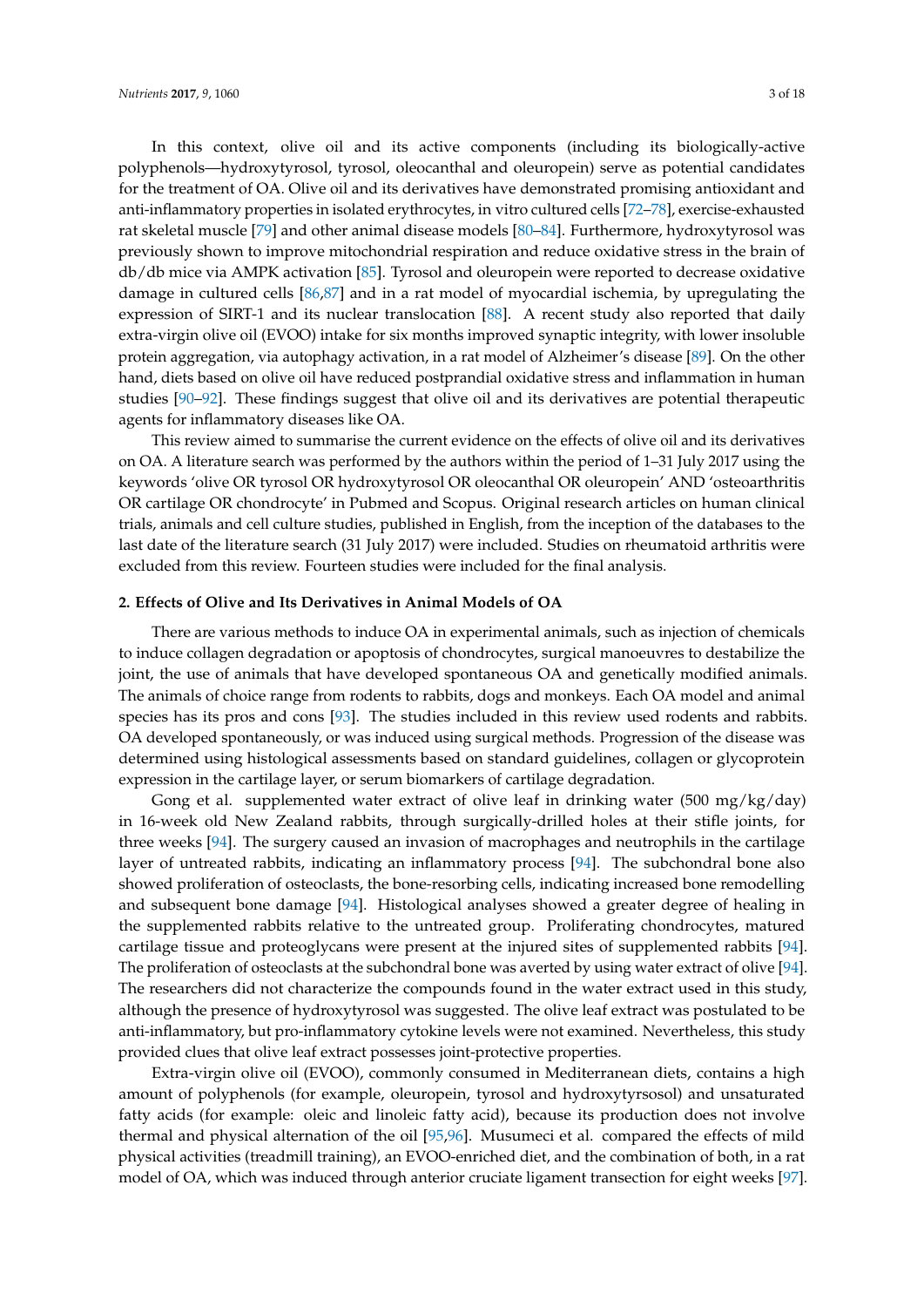The fat component of the experimental diet (30% of the total weight of the diet) was replaced with EVOO [\[97\]](#page-14-12). The combination of treadmill training and the EVOO-enriched diet prevented cartilage damage, as assessed using Kraus' modified Mankin score and the Osteoarthritis Research Society International (OARSI) histopathology scoring system [\[97\]](#page-14-12). This was probably achieved through enhanced expression of lubricin, which is a mucinous glycoprotein, which coats the surface of cartilage to reduce friction [\[98\]](#page-14-13). The synovial lubricin level decreased in rats induced with OA early during the joint's acute inflammation phase [\[97\]](#page-14-12). The rats receiving combination therapy showed an increase in synovial lubricin levels, concurrently with a reduction in interleukin-1 levels [\[97\]](#page-14-12). Individual treatments were less effective in preventing cartilage damage and increasing lubricin expression, indicating a synergistic effect between exercise and EVOO-enriched diets [\[97\]](#page-14-12). The content of EVOO used was not scrutinized in this study.

Olive extract was also mixed with other compounds to explore their synergistic joint protective effects. Mével et al. supplemented olive and grape seed extracts in 10-week-old male C57/BL mice  $(4 g/kg/day)$  for four weeks, and 15-week-old female New Zealand white rabbits (100 mg/kg/day) for three weeks, before destabilizing their joints surgically (bilateral destabilization of the medial meniscus for mice; anterior cruciate ligament transection of the right joint for rabbits) [\[99\]](#page-15-0). The supplementation, which was standardized according to hydroxytyrosol (bioactive compound in olive) and procyanidins (bioactive compound in grape seed), continued for eight weeks for mice and ten weeks for rabbits [\[99\]](#page-15-0). Both mice and rabbits receiving treatment showed decreased OARSI scores and cartilage abrasion at the knee, relative to their negative controls [\[99\]](#page-15-0). In comparison, cartilage erosion to the mid-zone layer was observed in animals fed with glucosamine hydrochloride, indicating that olive and grape seed extracts showed better chondroprotective effects [\[99\]](#page-15-0). The decrease in aggrecan expression in the cartilage layer due to OA was prevented by the treatment [\[99\]](#page-15-0).

Oleuropein, another major polyphenol in olives, was also investigated for its chondroprotective effects. Horcajada et al. compared the effects of a diet enriched with oleuropein (0.025% or 12.5 mg/kg body weight), rutin (a glycoside found in citrus fruit; 0.5% or 50 mg/kg body weight) or rutin and curcumin together (principal curcuminoid found in turmeric; 0.5%/0.25% or 50 mg/kg rutin and 125 mg/kg body weight curcumin) on the joints of four-week-old Dunkin–Hartley guinea pigs, for 31 weeks [\[100\]](#page-15-1). These animals developed OA spontaneously at 35-weeks of age [\[100\]](#page-15-1). The supplemented groups experienced varying degrees of improvement in global OA histological scores at the joints. Joint lesions of the groups supplemented with oleuropein and rutin at the femoral, tibial, medial and lateral compartments were less severe. Cellularity scores were lower in the oleuropein and rutin plus curcumin groups. Osteophyte scores were lower in the oleuropein group. Synovial scores were improved by oleuropein and rutin, and to a lesser degree, in the rutin plus curcumin supplemented group [\[100\]](#page-15-1). Changes in serum biochemical markers of OA are correlated with OA progression, whereby a higher level usually indicates elevated inflammation or cartilage degradation. In this study, all treatments could not suppress the serum nitrated collagen levels (cartilage degradation marker) due to OA. Oleuropein supplementation reduced the level of  $PGE_2$ (inflammation marker) and collagen-2 (cartilage degradation marker). Rutin alone, or in combination with curcumin, decreased collagen-2 and aggrecan levels (cartilage degradation marker) but did not affect PGE<sub>2</sub> levels. Rutin, in combination with cucurmin, reduced fibulin-3 fragment levels (cartilage degradation marker) [\[100\]](#page-15-1). Overall, oleuropein and rutin individually showed potential anti-osteoarthritic effects, but synergistic effects were not seen in the rutin plus curcumin group.

In summary, olive extract, EVOO and polyphenols derived from olive trees possess potent chondroprotective effects, for example decreasing cartilage lesions and degradation in various animal models of OA. The underlying mechanisms could be due to decreased inflammation and enhanced lubricin expression. Cartilage regeneration by olive and its derivatives at the late stage of OA has not been studied so far. Late stage OA often requires surgical intervention, and physical rehabilitation and exercise have been recommended to help patients to regain function [\[101\]](#page-15-2). As shown by Musumeci et al., EVOO and physical activity act synergistically in preventing OA in rats [\[97\]](#page-14-12). Olive and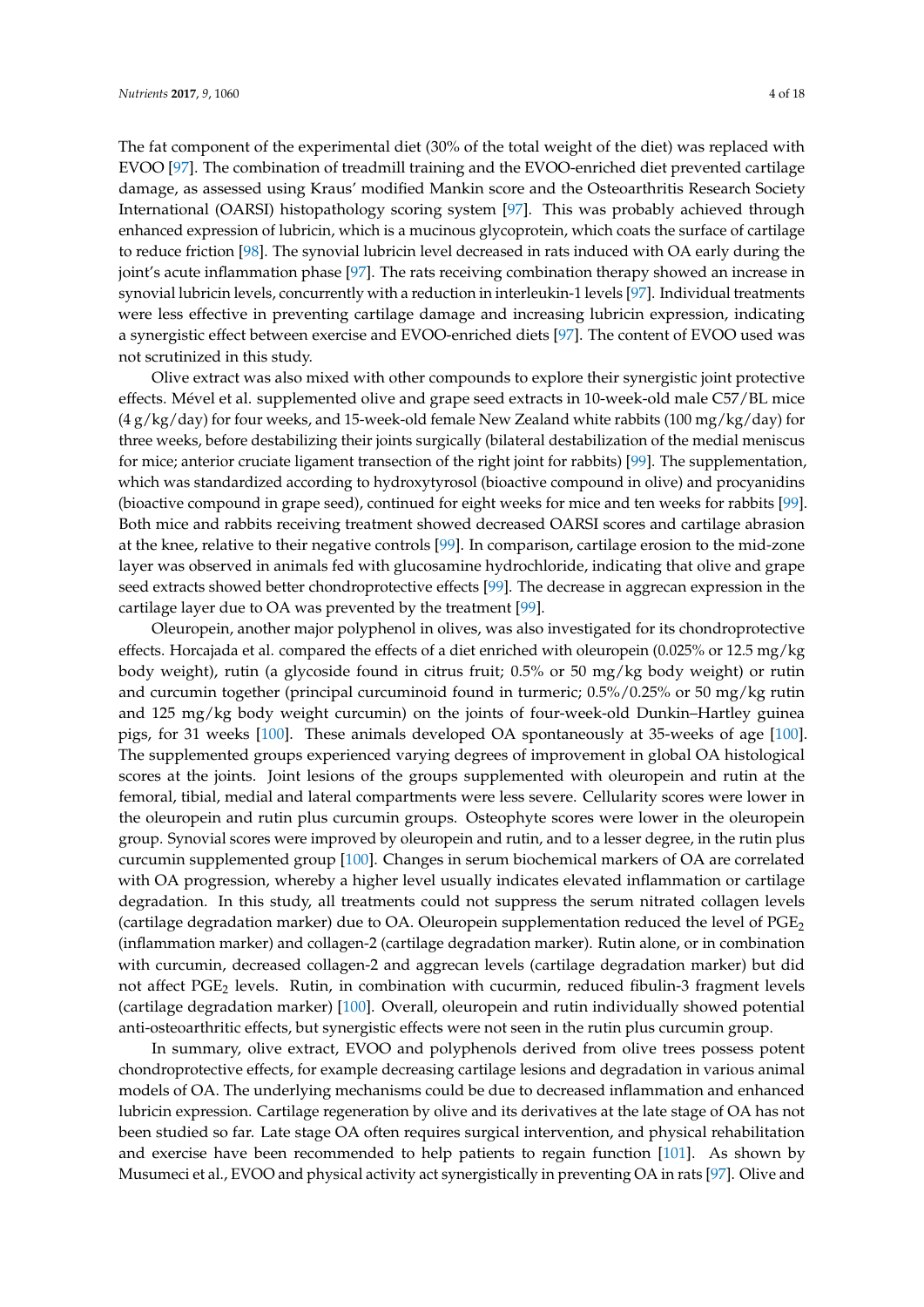its derivatives could be administered along with physical activity in rehabilitation programmes, to help OA patients regenerate cartilage and regain function [\[35\]](#page-11-6). This speculation should be validated in an animal study.

#### **3. Effects of Olive and Its Derivatives in Human Studies**

There have been four reports on the efficacy of olive and its derivatives on OA patients, of which three were randomized controlled trials [\[102](#page-15-3)[–104\]](#page-15-4) and one was a small-scale uncontrolled trial [\[105\]](#page-15-5). Subjects included in these studies were patients with OA [\[102–](#page-15-3)[105\]](#page-15-5). An intervention, in the form of topical (olive extract and virgin olive oil) [\[103](#page-15-6)[,105\]](#page-15-5) or oral supplementation (olive extract and hydroxytyrosol) [\[102,](#page-15-3)[104\]](#page-15-4) was given. Comparison with a placebo [\[102](#page-15-3)[,104\]](#page-15-4) or an analgesic (piroxicam) [\[103\]](#page-15-6) was performed in three of the clinical trials. Outcomes were measured using standardized OA questionnaires [\[102](#page-15-3)[–104\]](#page-15-4).

In a preliminary study, five subjects with symptomatic OA (aged 60.2  $\pm$  8.1 years) applied 5 g of ointment, containing a 5% unsaponifiable fraction of unripe olive fruits, to their painful knee and hand joints, three times a day, for two–three weeks [\[105\]](#page-15-5). Weekly assessment of pain was performed using a visual analogue scale. Inflammation was inspected visually by physicians [\[105\]](#page-15-5). The unsaponifiable fraction contained lanosterol (2.60 mg/g oil), stigmasterol (2.15 mg/g oil), cycloartanol acetate (2.04 mg/g oil), stigmastan-3,5-diene (2.01 mg/g oil), obtusifoliol (1.93 mg/g oil), cholesta-4,6-dien-3-one (1.42 mg/g oil), α-amyrin (1.42 mg/g oil), α-tocopherol (1.32 mg/g oil), squalene (1.02 mg/g oil), β-amyrin (0.57 mg/g oil), and β-sitosterol (0.22 mg/g oil) [\[105\]](#page-15-5). The subjects experienced less joint pain and oedema, and improved mobility, one week after initiation of the treatment [\[105\]](#page-15-5). Redness and heat improved two weeks after the treatment. No adverse reactions were reported [\[105\]](#page-15-5). This pilot study provided some early evidence for the effects of olive derivatives on joint pain. However, it was a time-series study, without proper blinding, controls or randomization. The duration of treatment was relatively short (two–three weeks).

Following the aforementioned study, a double-blinded randomized clinical trial was performed on female Iranian osteoarthritic patients, aged 40–85 years [\[103\]](#page-15-6). The treatment group (*n* = 30) applied virgin olive oil topically, while the control group (*n* = 30) applied 1 g of piroxicam (NSAID) gel (0.5%) three times daily, for four weeks [\[103\]](#page-15-6). Both topical piroxicam and olive oil decreased Western Ontario and McMaster Universities Osteoarthritis Index (WOMAC) pain subscale scores and secondary outcome measures of the subjects [\[103\]](#page-15-6). The performance of olive oil was superior to piroxicam, starting at week two after initiation [\[103\]](#page-15-6). Only one patient complained of skin allergy after the olive oil application [\[103\]](#page-15-6). The dropout rate of this study was high, but the rate between treatment and controls was not significantly different. This might have affected the power of the study. In addition, the duration of treatment was relatively short [\[103\]](#page-15-6).

Apart from topical application, the efficacy of olive extract supplement has also been studied. The effect of oral olive extract supplement in patients with OA (aged 55–75 years) was first tested by Bitler et al. in a randomized double-blinded placebo-controlled trial [\[102\]](#page-15-3). The treatment group (*n* = 30) took 400 mg of freeze-dried olive water extract orally for eight weeks. Osteoarthritic patients in the treatment arm showed significant improvements, as indicated by the Health Assessment Questionnaire-Disability Index, Disease Activity Score with 28-Joint Count Index [\[102\]](#page-15-3).

Another randomized double-blinded placebo-controlled clinical trial tested the effects of oral hydroxytyrosol supplementation on knee OA. Subjects with knee pain were treated with 50.1 mg/day olive extract containing 10.04 mg hydroxytyrosol for four weeks ( $n = 13$ ; aged 60.8  $\pm$  7.2 years) [\[104\]](#page-15-4). They showed a higher improvement, based on Japanese Orthopaedic Association Scores, compared to the placebo group (total score) [\[104\]](#page-15-4). Scores for pain during sleeping at night were significantly reduced in the treatment group. Scores for pain during walking on a flat plane were improved marginally as well. Other types of pain were not improved significantly by hydroxytyrosol treatment [\[104\]](#page-15-4). In both oral supplementation studies, the number of participants was low and the duration of action was short [\[104\]](#page-15-4).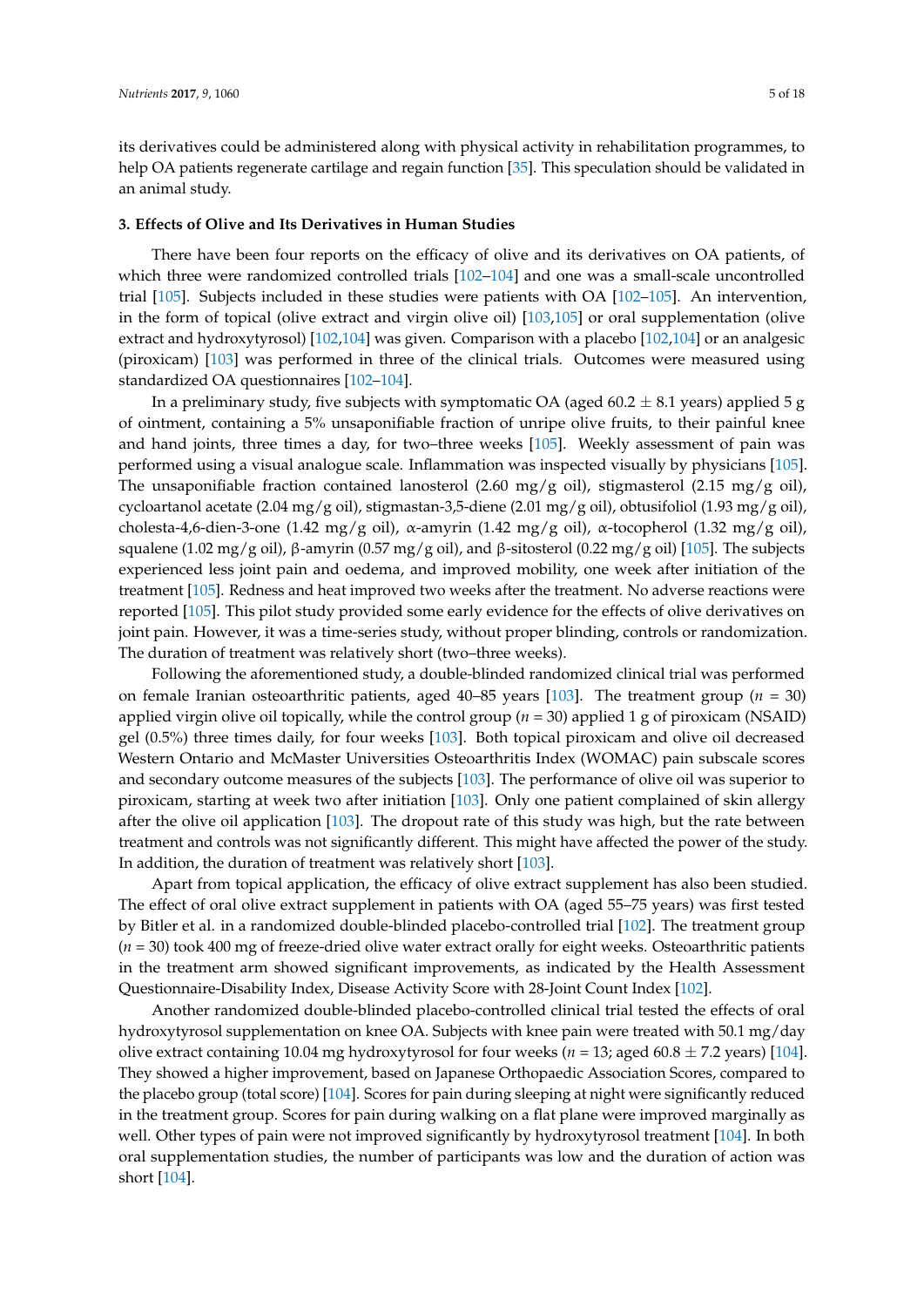A summary of the evidence from human clinical trials on the efficacy of olive and its derivatives is presented in Table [1.](#page-5-0) All the studies reviewed were small in sample size and short in duration. They used scoring systems to evaluate improvements in the subjects. More objective measurements, like joint space evaluation using X-ray images, could help to validate the efficacy of olive derivatives in improving OA.

| <b>Authors</b>             | <b>Study Design</b>                                         | Patients, Interventions,<br>Comparisons                                                                                                                                                                                                                                              | Outcomes                                                                                                                                                                                                                                                                                                                                                                                                  |
|----------------------------|-------------------------------------------------------------|--------------------------------------------------------------------------------------------------------------------------------------------------------------------------------------------------------------------------------------------------------------------------------------|-----------------------------------------------------------------------------------------------------------------------------------------------------------------------------------------------------------------------------------------------------------------------------------------------------------------------------------------------------------------------------------------------------------|
| Bitler et al. 2007 [102]   | Randomized,<br>double-blinded,<br>placebo-controlled trial. | Patients with OA or RA, aged 55 to<br>75 years, free from other<br>chronic diseases.<br>Treatment group: 13 RAs and 30<br>OAs; 400 mg of freeze-dried olive<br>water extract per day for 8 weeks<br>Placebo group: 14 RAs and 33 OAs                                                 | OA patients receiving treatment<br>showed significant improvements,<br>as indicated by the<br><b>Health Assessment</b><br>Questionnaire-Disability Index,<br>Disease Activity Score With 28-Joint<br>Count index.                                                                                                                                                                                         |
| Bhoololi et al. 2012 [103] | Randomized, standard-<br>controlled trial.                  | Female participants from a clinic in<br>Iran, aged between 40-85 years<br>diagnosed with OA.<br>Treatment: 30 patients, virgin<br>olive oil<br>Control: 30 patients, 0.5% piroxicam<br>1 g gel, 3 times daily, for 4 weeks.                                                          | Both topical piroxicam and olive oil<br>decreased WOMAC pain subscale<br>scores and secondary outcome<br>measures for the subjects. The<br>performance of olive oil was<br>superior compared to piroxicam,<br>starting at week 2. Only one patient<br>suffered a skin allergy after olive<br>oil application.                                                                                             |
| Takeda et al. 2013 [104]   | Double-blinded placebo-<br>controlled trial.                | Men and women with knee pain<br>(gonarthrosis)<br>Treatment group (13): aged<br>$60.8 \pm 7.2$ years; 50.1 mg/day olive<br>extract containing 10.04 mg<br>hydroxytyrosol for 4 weeks.<br>Placebo group (12): aged<br>$61.4 \pm 8.3$ years.                                           | Total improvement, based on JOA<br>scores, was higher in the treated<br>group compared to the placebo<br>group, but not for subscales. Pain<br>scores for pain during sleeping at<br>night was significantly reduced for<br>the treated group compared to the<br>placebo group, pain during walking<br>in flat planes was marginally<br>signficiant, but other reductions in<br>pain were not signficant. |
| Gelmini et al. 2015 [105]  | Uncontrolled trial.                                         | 5 humans (men and women),<br>$60.2 \pm 8.1$ years, diagnosed with<br>symptomatic OA. They applied 5 g<br>of oinment to their painful joints on<br>knee and hands three times a day<br>for 2-3 weeks. The oinment<br>contained a 5% unsaponifiable<br>fraction from unripe olive oil. | Joint pain, oedema and mobility<br>started to improve after week 1.<br>Redness and heat started to<br>improve after week 2. No adverse<br>reactions were reported.                                                                                                                                                                                                                                        |

<span id="page-5-0"></span>**Table 1.** A summary of the findings from human studies on the efficacy of olive and its derivatives against osteoarthritis.

Abbreviation: JOA = Japanese Osteoporosis Association; RA = rheumatoid arthritis; OA = osteoarthritis; WOMAC = Western Ontario and McMaster Universities Osteoarthritis Index.

#### **4. Molecular Effects of Olive and Its Derivatives in Cartilage Protection**

Polyphenols from olive leaves and EVOO are postulated to exert their chondroprotective effects via anti-inflammatory actions. Nsir et al. pre-treated chondrocytes derived from OA patients and challenged with lipopolysaccharide (LPS, an inflammation inducer) with olive leaves and EVOO extracts of different polarities and maturities [\[106\]](#page-15-7). A chemical analysis showed that extract from olive leaves showed the highest degree of reducing power compared to various EVOOs [\[106\]](#page-15-7). All extracts did not induce cytotoxicity in the chondrocytes, and did not potentiate the effects of LPS [\[106\]](#page-15-7). Of note, EVOO derived from unripe olives displayed superior inflammatory activity, by abolishing the protein expression of iNOS, while the other extracts only reduced its expression [\[106\]](#page-15-7). Apolar fractions of EVOO could preserve the function of chondrocytes by maintaining their ability to produce collagen type-2, despite being challenged with LPS [\[106\]](#page-15-7). This may be due to the presence of lipid soluble substances, such as alpha-tocopherol and fatty acids, in the apolar fraction of EVOO.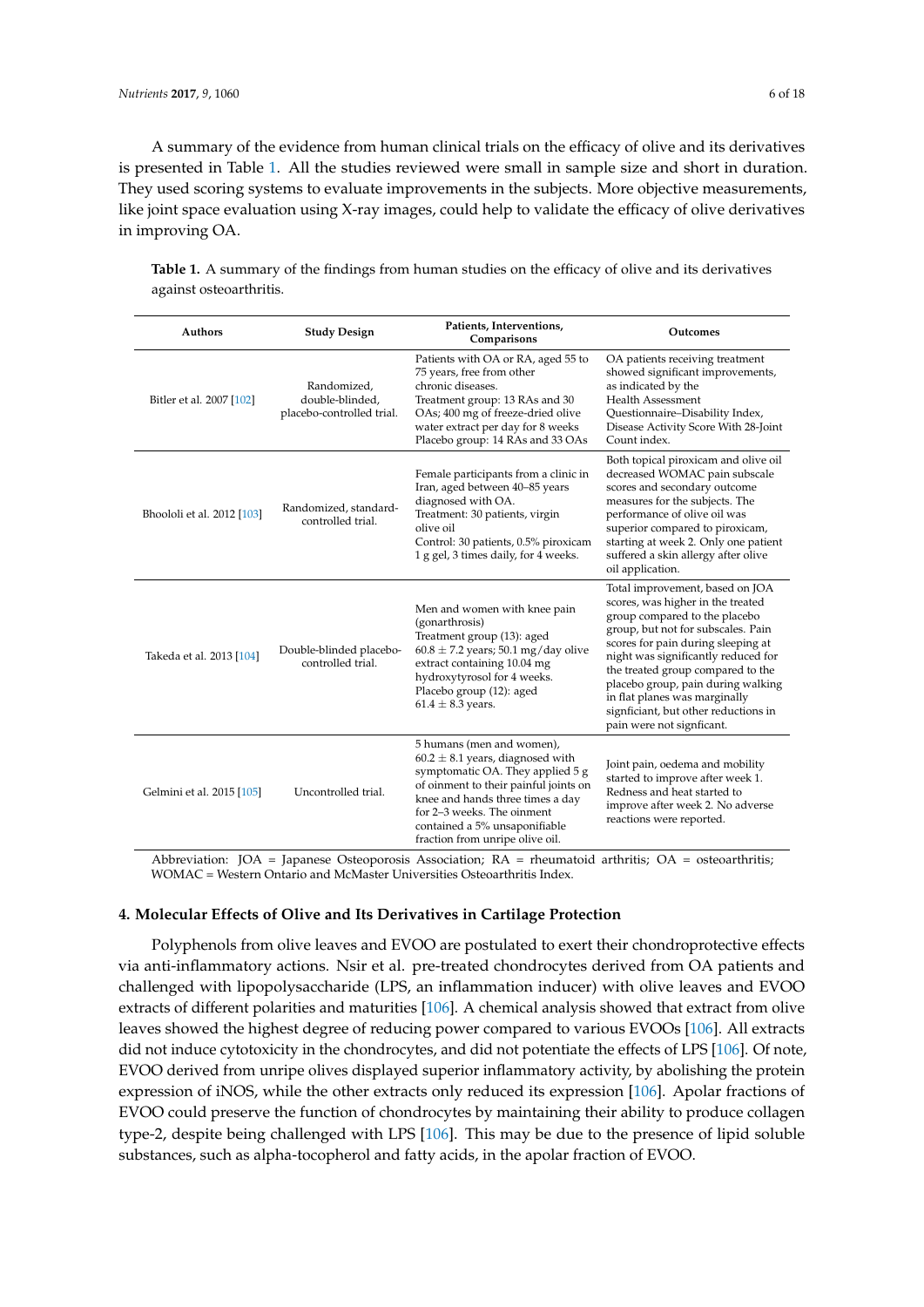As an extension of their animal studies, Mével et al. treated rabbit chondrocytes with olive and grape seed extracts before exposing them to IL-1 $\beta$  [\[99\]](#page-15-0). The extract reduced the expression of iNOS, NO, cyclooxygenase-2 (COX-2) and  $PGE_2$  involved in inflammation, as well as cartilage degradation markers (MMP-13) [\[99\]](#page-15-0). The chondrocytes were also treated with sera of rabbits, fed with the extract at a dose of 500 mg/kg for eight days, to demonstrate that metabolites from the extract could be responsible for the observed chondroprotective effects [\[99\]](#page-15-0). The experiment showed that the sera prevented increases in NO,  $PGE_2$  and MMP13 due to interleukin-1 β stimulation [\[99\]](#page-15-0).

Oleocanthal is an olive polyphenol which has gained considerable attention because it exerts effects similar to non-steroidal anti-inflammatory agents. Pre-treatment of ATDC-5 chondrocytes with oleocanthal and its derivatives protected chondrocytes from LPS-induced cell death at low concentrations (1–10  $\mu$ M) [\[107\]](#page-15-8). This was achieved by reducing the expression of iNOS and subsequently the production of NO [\[107\]](#page-15-8). The actions of oleocanthal were accompanied by phosphorylation of p38 (which contributes either to cell survival or apoptosis) [\[107\]](#page-15-8). In contrast, this side effect was not seen with some oleocanthal derivatives [\[107\]](#page-15-8). The researchers indicated that the lack of p38 activation was beneficial, because it could cause apoptosis of other cells in the body. However, further study on additional pathways that govern the direction of p38 activation (survival/apoptosis) was not performed. The protein expression of inflammatory cytokines, such as IL-1β, TNF- $\alpha$  and granulocyte macrophage colony-stimulating factor in chondrocytes was also reduced by oleocanthal [\[108\]](#page-15-9). The effects of oleocanthal were also tested on macrophages since they are an important source of inflammatory cytokines [\[108\]](#page-15-9). Oleocanthal was found to reduce NO production by the murine macrophage, J774A.1, which is stimulated with LPS [\[108\]](#page-15-9). This was achieved by suppressing the protein expression of nitrite oxide synthase type-2 [\[108\]](#page-15-9). Oleocanthal also decreased the protein and gene expressions of macrophage inflammatory protein  $1\alpha$  and interleukin-6, in both macrophages and ATDC-5 chondrocytes [\[108\]](#page-15-9).

Another olive polyphenol, hydroxytyrosol, is a potent antioxidant capable of modulating specific signalling pathways in chondrocytes. Previous reports showed that hydroxytyrosol reduced radical oxygen species production and associated DNA breakage induced by  $H_2O_2$ , in human primary chondrocytes [\[109\]](#page-15-10). It also prevented apoptosis of chondrocytes, induced by  $H_2O_2$ , by suppressing the increase in caspase-3 [\[109\]](#page-15-10). Increased inflammation (indicated by elevated COX-2 and iNOS), cartilage degradation (indicated by MMP-13), and terminal chondrocytic differentiation (indicated by runt-related transcription factor 2 (RUNX-2)) and vascular endothelial growth factor (VEGF) (induced by  $H_2O_2$  and growth-related oncogene  $\alpha$  (GRO $\alpha$ )) were prevented by hydroxytyrosol [\[109\]](#page-15-10). mRNA expression of SIRT-1, an antiaging gene associated with OA, was lowered by  $\text{GRO}\alpha$ , but this was reversed with hydroxytyrosol treatment [\[109\]](#page-15-10). Later experiments showed that hydroxytyrosol increases the expression of SIRT-1 in primary human chondrocytes and C-28/I2 chondrocytes, with or without the presence of  $H_2O_2$  [\[110\]](#page-15-11). This effect was modulated partially by microRNA-9 (miR-9), since pre-miR-9 transfection in chondrocytes partially reverses the beneficial effects of hydroxytyrosol in reducing cell death and caspase-3 when challenged with  $H_2O_2$  [\[110\]](#page-15-11). The transfected cells also expressed higher levels of MMP-13, VEGF and RUNX-2, but their levels in cells treated with hydroxytyrosol remained low, compared to untreated cells [\[110\]](#page-15-11).

Impaired autophagy has been associated with the pathogenesis of OA [\[111\]](#page-15-12). Autophagy removes impaired organelles and macromolecules in the chondrocytes to ensure they are healthy. Autophagy increases in chondrocytes during stress (early OA), but decreased autophagy is linked to cell death (late OA) [\[112\]](#page-15-13). Hydroxytyrosol could elevate protein expression of the autophagy marker, microtubule-associated protein 1A/1B-light chain 3 conjugate (LC3-II), and decrease the expression of p62 in chondrocytes, with or without the presence of  $H_2O_2$  [\[113\]](#page-15-14). LC3-II is involved in the formation of the autophagy membrane, whereas p62 is a substrate used during autophagy [\[114\]](#page-15-15). Fluorescent staining also demonstrated an increase in late autophagy compartments (autolysosomes) in hydroxytyrosol-treated cells [\[113\]](#page-15-14). The addition of autophagy inhibitors completely abolished the protective effects of hydroxytyrosol on chondrocytes when challenged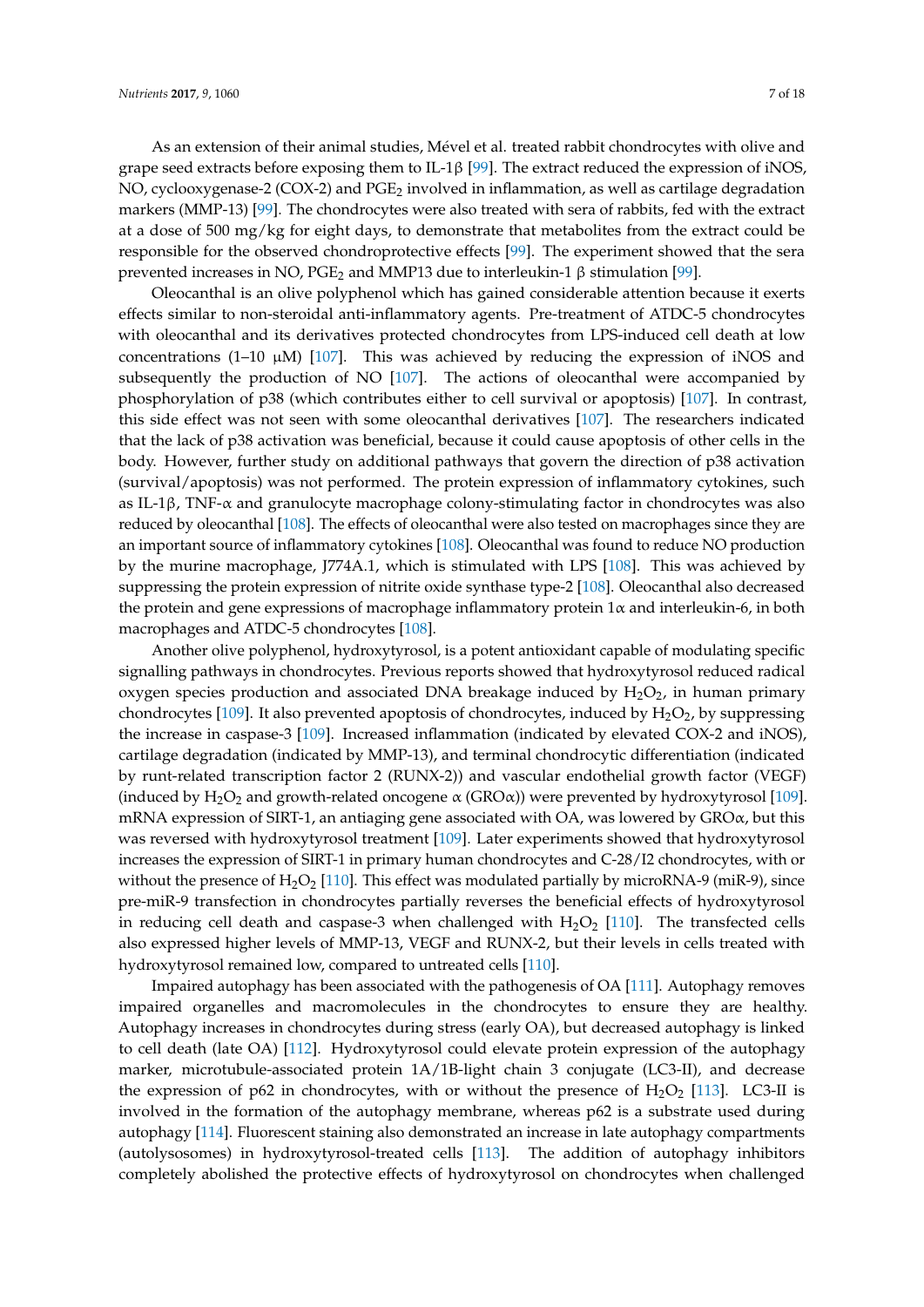with  $H_2O_2$  [\[113\]](#page-15-14). This effect was modulated by SIRT-1, because silencing of SIRT-1 abolished the antiapoptotic effects of hydroxytyrosol when chondrocytes were challenged with  $H_2O_2$ , and upregulated LC3-II expression [\[113\]](#page-15-14). However, silencing of SIRT-1 did not affect p62 expression [\[113\]](#page-15-14). Hydroxytyrosol influenced SIRT-1 by increasing its movement into the nucleus [\[113\]](#page-15-14). It was postulated that SIRT-1 in the nucleus catalysed the deacylation of LC3-II, which then crossed into the cytosol to initiate autophagy [\[113\]](#page-15-14).

In summary, olive oleocanthals possess anti-inflammatory activity by suppressing iNOS and NO production. Previous studies have shown that olive polyphenols, like hydroxytyrosol, can prevent degradation of the nuclear factor of kappa light polypeptide gene enhancer in B-cells inhibitor, alpha *(IκBα) and prevent nuclear translocation of p65, thereby suppressing inflammation governed by* the NFKB pathway [\[115,](#page-15-16)[116\]](#page-15-17). Hydroxytyrosol also exerts more specific actions, such as reducing<br>
prevent degradation of the nuclear factor of the nuclear factor of the nuclear factor of the nuclear factor of the nuclear fac SIRT-1 expression and maintaining autophagy processes in chondrocytes and cell homeostasis, thereby preventing apoptosis of chondrocytes when challenged with oxidative or inflammatory assaults. These mechanisms prevent the breakdown of the cartilage layer and slow down the progression of OA (Figure [1\)](#page-7-0). How far these in vitro processes mimic in vivo conditions, is debatable. Chondrocytes might behave differently when cultured in monolayer. Of all the cell culture studies summarized, only one grew the chondrocytes on a scaffold [\[109\]](#page-15-10). Only one study addressed the possibility that the metabolites, instead of the parent compounds derived from olive, exerted chondroprotective effects  $[99]$ . These are some of the issues to be resolved in the future.  $\epsilon$  inflammation as allows the breakdown of the breakdown of the cartilage layer and slow chondroprotective effects [99]. These are some of the issues to be resolved in the future.

<span id="page-7-0"></span>

**Figure 1.** The mechanisms of action of olive polyphenols in preventing osteoarthritis. Abbreviations: **Figure 1.** The mechanisms of action of olive polyphenols in preventing osteoarthritis. Abbreviations:  $COX$ -2 = cyclooxygenase-2; IκB $\alpha$  = nuclear factor of kappa light polypeptide gene enhancer in B-cells inhibitor, alpha; iNOS = inducible nitric oxide synthase; miR= microRNA; NFĸB = nuclear factor kappa-light-chain-enhancer of activated B cells; LC3-II = microtubule-associated protein 1A/1B-light chain 3 conjugate, p62 = nucleoporin p62; p65 = transcription factor p65; PGE<sub>2</sub> = prostaglandin E<sub>2</sub>;  $SIRT-1 =$  sirtuin-1.

# **5. Perspectives on the Use of Olive and Its Derivatives in Combating OA**

tyrosol and hydroxytyrosol levels, is around 55–56% in humans [118]. Oleuropein is metabolised and Pharmacokinetic studies have shown that polyphenols from virgin olive oil can be absorbed in realistic doses by humans [\[117\]](#page-16-0). The intestinal absorption of olive polyphenols, as represented by tyrosol and hydroxytyrosol levels, is around 55–56% in humans [\[118\]](#page-16-1). Oleuropein is metabolised and excreted as hydroxytyrosol [\[118\]](#page-16-1). The oral bioavailability of tyrosol and hydroxytyrosol is higher  $2.45$  h  $2.5$  h  $2.5$  h  $2.5$  h  $2.5$  and  $2.5$  and  $2.5$  are excreted in urine  $2.5$  are excepted in urine  $2.5$ in olive oil compared to aqueous solutions [ $119$ ]. Hydroxytyrosol undergoes extensive metabolism, mainly through glucoronidation processes in the liver [\[120\]](#page-16-3). Plasma concentrations of hydroxytyrosol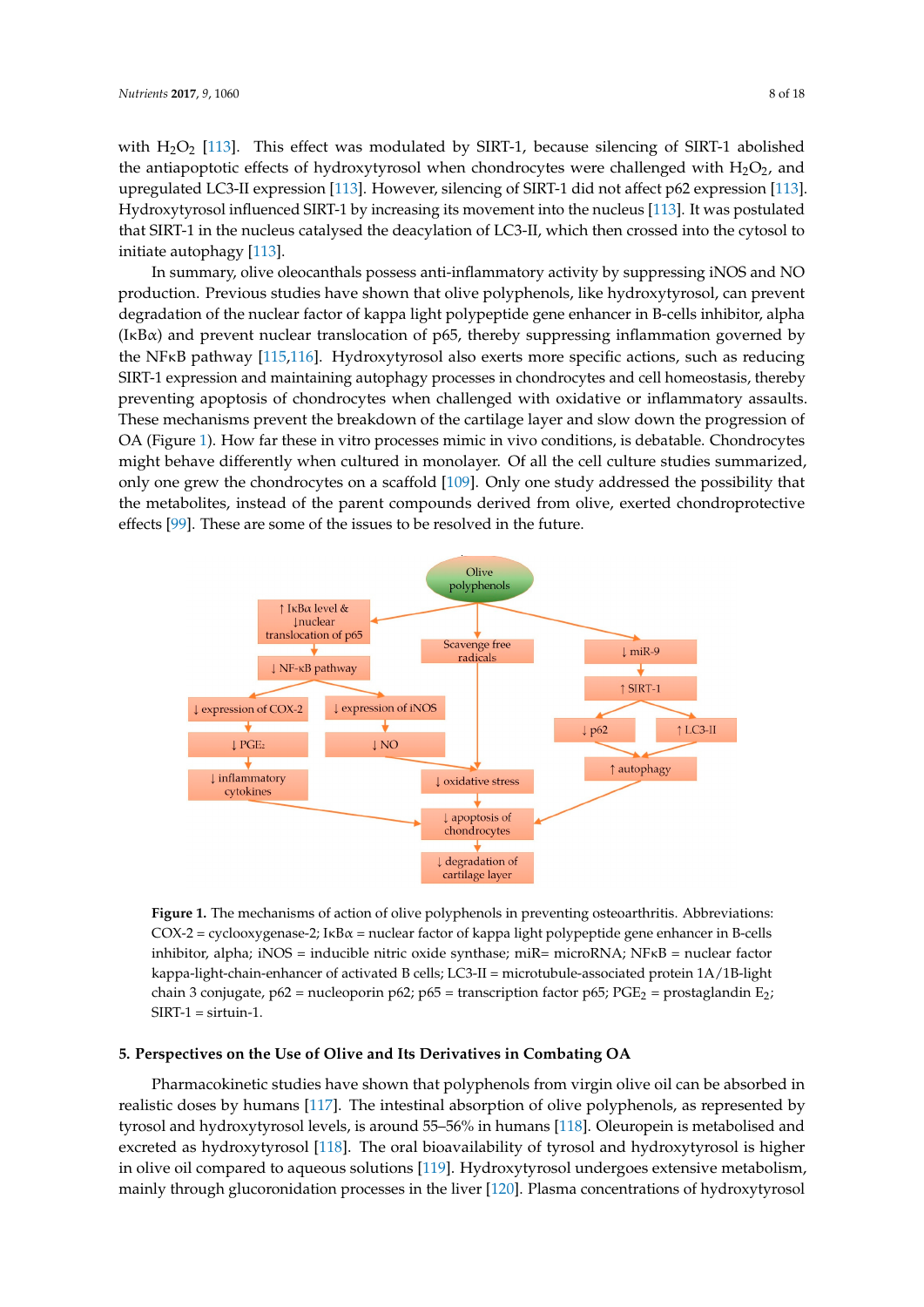peak at about 30 min and decrease henceforth [\[120\]](#page-16-3). The elimination half-life of hydroxytyrosol is 2.45 h [\[120\]](#page-16-3). The glucuronide conjugates of tyrosol and hydroxytyrosol are excreted in urine [\[121\]](#page-16-4). Olive polyphenols, or their metabolites, must be distributed to the respective body tissues to exert their biological effects. Since the cartilage layer is avascular, chondrocytes obtain nutrients from the synovial fluid. Data on the distribution of olive polyphenols in synovial fluid are limited. This is probably due to the invasiveness of the procedure involved, and the small volume of synovial fluid in animals.

Parkinson and Cicerale estimated that the average intake of olive polyphenols is 200  $\mu$ g/day for humans practising traditional Mediterranean diets, assuming that 30–50 g of olive oil is consumed daily [\[122\]](#page-16-5). This is equivalent to a dose of 17.6 µg/kg body weight for rats or 10.3 µg/kg body weight for rabbits, based on the body surface ratio (km of a human with a body weight of 60 kg =  $37$ ; km of a large rat = 7; km of a rabbit = 12) [\[123\]](#page-16-6). In comparison, animal studies summarized in this review that demonstrated beneficial effects of olive polyphenols used much larger doses [\[94,](#page-14-9)[99\]](#page-15-0). The study by Musumeci et al., which replaced the fat content of a standard diet with EVOO, was more similar to human consumption patterns. However, they failed to show beneficial effects in the group treated with EVOO alone [\[97\]](#page-14-12). This prompts the question whether the polyphenol content in normal olive oil consumption is sufficient to exert any chondroprotective effects, and whether supplementation at higher doses is required.

Nevertheless, there are ways to improve the absorption of olive polyphenols using innovative delivery systems, through oral or topical routes. Ng et al. showed that fresh freeze-dried olive (containing around 3% hydroxytyrosol), delivered topically via an arginine bilayer film, could reduce arthritic scores, histological scores, paw and ankle circumferences and circulating interleukin-6 in a rat model of rheumatoid arthritis, induced by Freund's adjuvant [\[124\]](#page-16-7). A topical formulation of hydrocortisone–hydroxytyrosol loaded chitosan nanoparticles has been developed to treat dermatitis [\[125\]](#page-16-8). Hydroxytyrosol loaded in an emulsion system could be delivered orally to enhance its bioavailability [\[126\]](#page-16-9). A gelled double emulsion system could reduce the degradation of hydroxytyrosol due to gastric acid and digestive enzymes [\[127\]](#page-16-10).

Recent studies also highlight the role of adiponetins in the pathogenesis of OA [\[128–](#page-16-11)[130\]](#page-16-12). Adipokines, including leptin, adiponectin and resistin, are expressed in adipose tissues, osteoclasts, osteoblasts and chondrocytes [\[128](#page-16-11)[,131\]](#page-16-13). The exact role of these adipokines in OA is controversial. Leptin is higher in the synovial fluid of obese and OA patients [\[129,](#page-16-14)[132\]](#page-16-15). Leptin was demonstrated to induce cartilage metabolism and inflammation via the induction of IL-1β, NO, PGE<sub>2</sub>, MMP-9 and MMP-13 expression [\[133,](#page-16-16)[134\]](#page-16-17). However, leptin was also shown to increase chondrocyte proliferation, which contradicted its role as a proinflammatory molecule [\[129\]](#page-16-14). On the other hand, adiponectin levels are decreased in obese and diabetic patients [\[135\]](#page-17-0). This has been shown to downregulate IL-1β-induced MMP-13 expression and upregulate tissue inhibitors of MMP-2, to protect against OA [\[128](#page-16-11)[,136\]](#page-17-1). However, adiponectin was also reported to induce the expression of iNOS and the release of IL-6, MMP-3 and MMP-9 from chondrocytes [\[128,](#page-16-11)[137](#page-17-2)[–139\]](#page-17-3). Diets based on olive oil were shown to increase adiponectin production by the adipocytes, and circulating adiponectin levels in overweight women. Thus, olive derivatives could influence the pathogenesis of OA via adiponectin, but this awaits validation [\[140,](#page-17-4)[141\]](#page-17-5).

This review is not without its limitations. Firstly, it only focuses on the anti-osteoarthritis effects of olive oil and its polyphenols. However, other compounds present in olive oil, such as alpha-tocopherol (the predominant form of vitamin E in nature), oleic and linoleic acids (both are the predominant unsaturated fatty acids in olive oil) also possess antioxidant and anti-inflammatory effects, which might contribute to the anti-osteoarthritic properties of olive oil [\[142](#page-17-6)[,143\]](#page-17-7). All these compounds could act synergistically to provide better chondroprotective effects than olive polyphenols alone. The interaction of olive polyphenols with other food components, especially those found in Mediterranean diets, should also be studied, because of similar synergistic effects. Some studies summarised in this review have shown that procyanidins found in grape seeds might enhance the beneficial effects of olive polyphenols on cartilage [\[99\]](#page-15-0). Secondly, OA was involved not only in the degeneration of cartilage,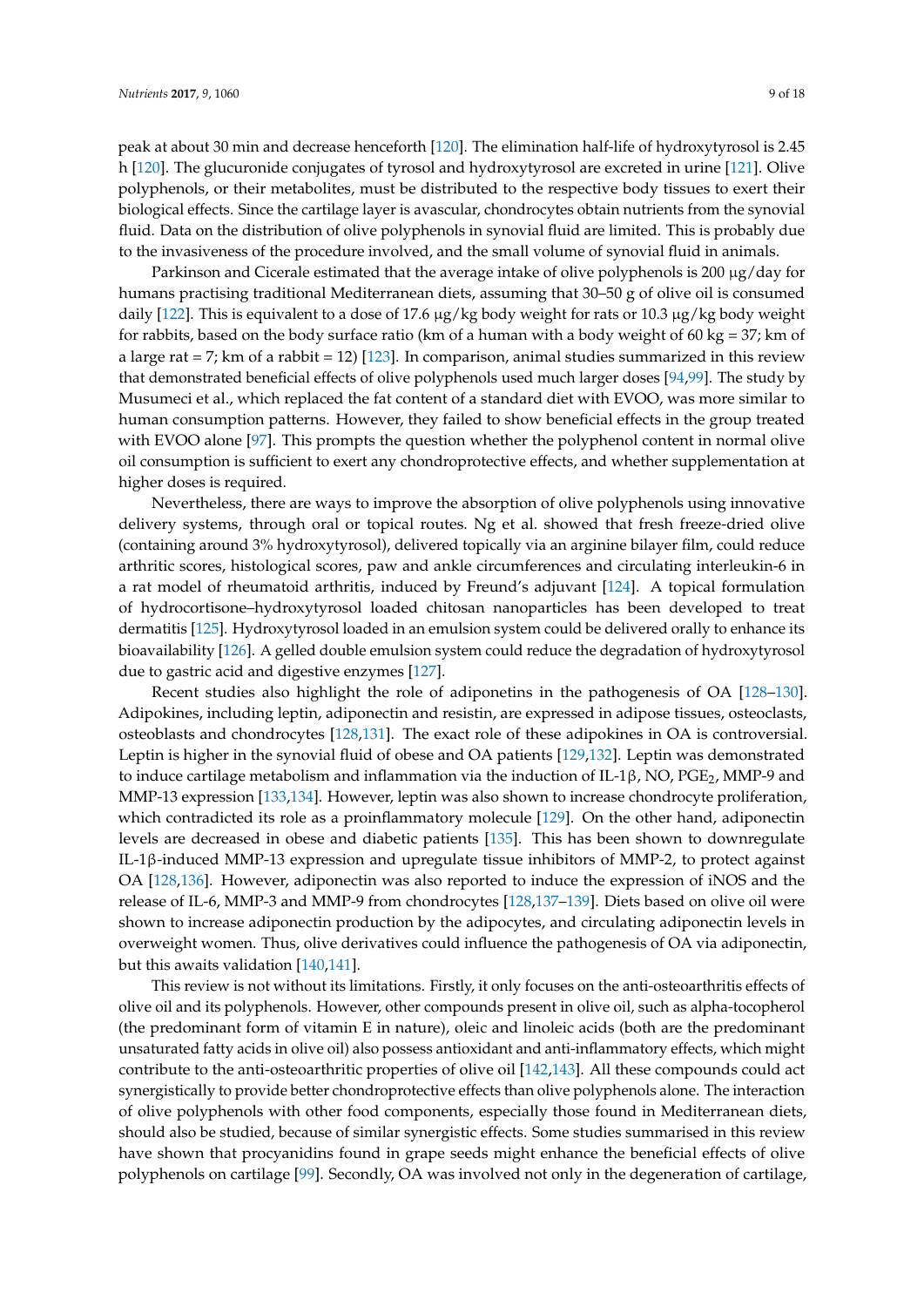but also in changes in subchondral bone, osteophyte formation, inflammation of synovium tissues and tendons, as well as muscle weakness [\[144\]](#page-17-8). Most of the mechanistic studies here focus on chondrocytes per se. Olive and its polyphenols are effective in preventing bone loss due to sex hormone deficiencies and chronic inflammation [\[145\]](#page-17-9). Therefore, they may also prevent destruction of subchondral bone during early OA [\[144\]](#page-17-8). Improving subchondral bone integrity has been proven to reduce the severity of OA [\[146\]](#page-17-10). There are limited human studies on the effects of olive and its derivatives on OA, and the available literature from the search has been included in this review. This highlighted the need for more well-planned human clinical trials to validate the role of olive and its derivatives in preventing OA.

# **6. Conclusions**

Olive and its derivatives show potential in preventing cartilage damage due to OA. This is attributed to their antioxidant and anti-inflammatory effects. In particular, hydroxytyrosol can modulate the SIRT-1 gene to improve autophagy and survival of chondrocytes. This review suggests that olive and its derivatives by themselves, or in combination with other approaches like physical activity, could be used to retard the progression of OA in individuals at risk. Current human studies suggest some improvements in the functional and pain scores in OA patients treated with olive extract, topically or orally, but more evidence from well-planned clinical trials to support the use of olive supplements in OA patients is required. Furthermore, the role of olive and its derivatives in late stage OA and post-surgical rehabilitation of OA patients require more research.

**Acknowledgments:** We thank Universiti Kebangsaan Malaysia for supporting the research via FF-2016-119 and FF-2017-270.

**Author Contributions:** Kok-Yong Chin conceived the idea and performed the literature search. Kok-Yong Chin and Kok-Lun Pang wrote the manuscript. Kok-Yong Chin gave the final approval for publishing the manuscript.

**Conflicts of Interest:** The authors declare no conflict of interest.

## **References**

- <span id="page-9-0"></span>1. Kraus, V.B.; Blanco, F.J.; Englund, M.; Karsdal, M.A.; Lohmander, L.S. Call for standardized definitions of osteoarthritis and risk stratification for clinical trials and clinical use. *Osteoarthr. Cartil.* **2015**, *23*, 1233–1241. [\[CrossRef\]](http://dx.doi.org/10.1016/j.joca.2015.03.036) [\[PubMed\]](http://www.ncbi.nlm.nih.gov/pubmed/25865392)
- <span id="page-9-1"></span>2. Centers for Disease Control and Prevention. Osteoarthritis (OA). Available online: [http://www.cdc.gov/](http://www.cdc.gov/arthritis/basics/osteoarthritis.htm) [arthritis/basics/osteoarthritis.htm](http://www.cdc.gov/arthritis/basics/osteoarthritis.htm) (accessed on 18 June 2016).
- <span id="page-9-2"></span>3. Cross, M.; Smith, E.; Hoy, D.; Nolte, S.; Ackerman, I.; Fransen, M.; Bridgett, L.; Williams, S.; Guillemin, F.; Hill, C.L.; et al. The global burden of hip and knee osteoarthritis: Estimates from the global burden of disease 2010 study. *Ann. Rheum. Dis.* **2014**, *73*, 1323–1330. [\[CrossRef\]](http://dx.doi.org/10.1136/annrheumdis-2013-204763) [\[PubMed\]](http://www.ncbi.nlm.nih.gov/pubmed/24553908)
- <span id="page-9-3"></span>4. Salmon, J.H.; Rat, A.C.; Sellam, J.; Michel, M.; Eschard, J.P.; Guillemin, F.; Jolly, D.; Fautrel, B. Economic impact of lower-limb osteoarthritis worldwide: A systematic review of cost-of-illness studies. *Osteoarthr. Cartil.* **2016**, *24*, 1500–1508. [\[CrossRef\]](http://dx.doi.org/10.1016/j.joca.2016.03.012) [\[PubMed\]](http://www.ncbi.nlm.nih.gov/pubmed/27034093)
- <span id="page-9-4"></span>5. Musumeci, G.; Szychlinska, M.A.; Mobasheri, A. Age-related degeneration of articular cartilage in the pathogenesis of osteoarthritis: Molecular markers of senescent chondrocytes. *Histol. Histopathol.* **2015**, *30*, 1–12. [\[PubMed\]](http://www.ncbi.nlm.nih.gov/pubmed/25010513)
- <span id="page-9-5"></span>6. Mobasheri, A.; Matta, C.; Zakany, R.; Musumeci, G. Chondrosenescence: Definition, hallmarks and potential role in the pathogenesis of osteoarthritis. *Maturitas* **2015**, *80*, 237–244. [\[CrossRef\]](http://dx.doi.org/10.1016/j.maturitas.2014.12.003) [\[PubMed\]](http://www.ncbi.nlm.nih.gov/pubmed/25637957)
- <span id="page-9-6"></span>7. Cheng, N.T.; Meng, H.; Ma, L.F.; Zhang, L.; Yu, H.M.; Wang, Z.Z.; Guo, A. Role of autophagy in the progression of osteoarthritis: The autophagy inhibitor, 3-methyladenine, aggravates the severity of experimental osteoarthritis. *Int. J. Mol. Med.* **2017**, *39*, 1224–1232. [\[CrossRef\]](http://dx.doi.org/10.3892/ijmm.2017.2934) [\[PubMed\]](http://www.ncbi.nlm.nih.gov/pubmed/28339018)
- <span id="page-9-7"></span>8. Musumeci, G.; Castrogiovanni, P.; Trovato, F.M.; Weinberg, A.M.; Al-Wasiyah, M.K.; Alqahtani, M.H.; Mobasheri, A. Biomarkers of chondrocyte apoptosis and autophagy in osteoarthritis. *Int. J. Mol. Sci.* **2015**, *16*, 20560–20575. [\[CrossRef\]](http://dx.doi.org/10.3390/ijms160920560) [\[PubMed\]](http://www.ncbi.nlm.nih.gov/pubmed/26334269)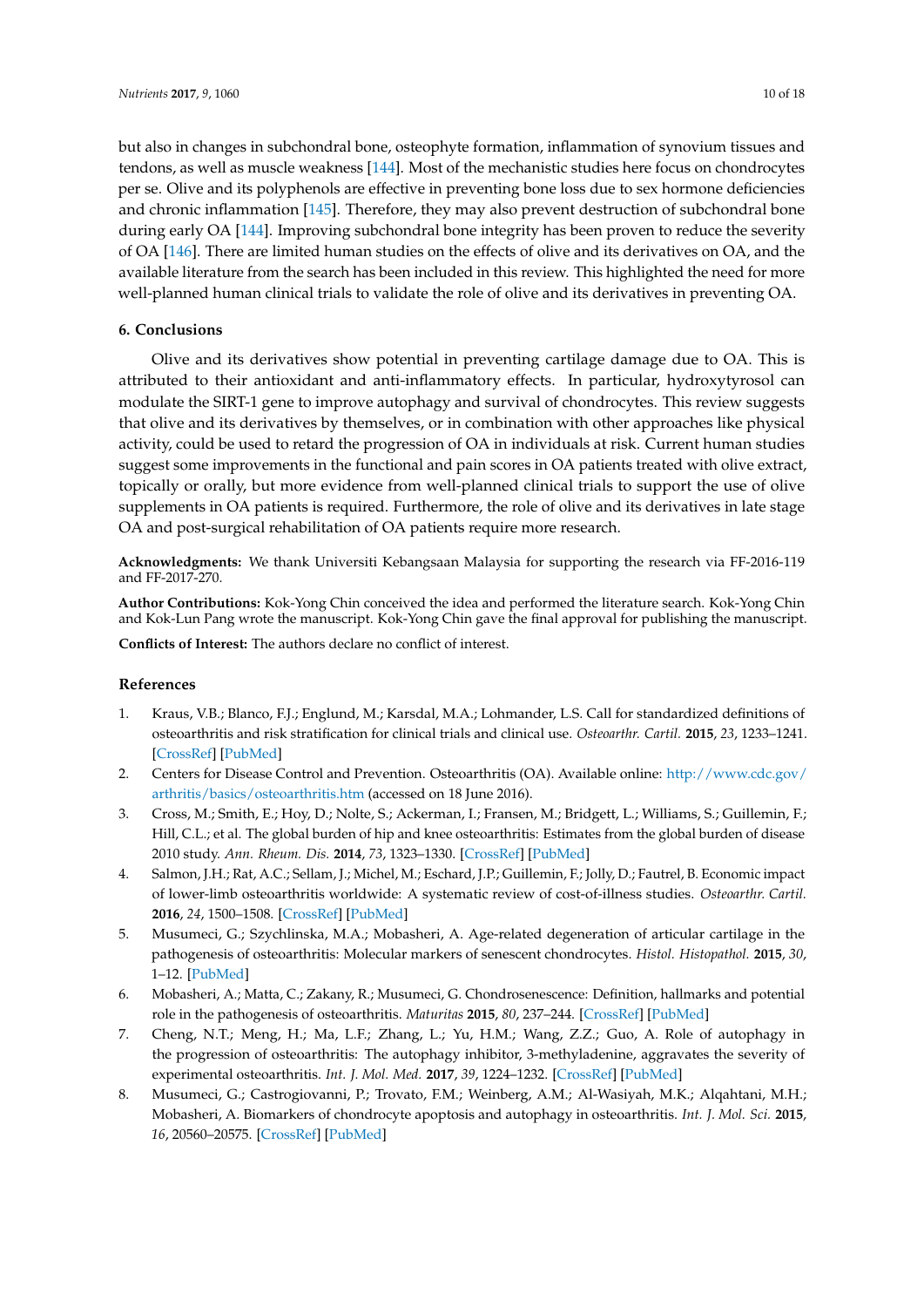- <span id="page-10-8"></span>9. Musumeci, G.; Aiello, F.C.; Szychlinska, M.A.; Di Rosa, M.; Castrogiovanni, P.; Mobasheri, A. Osteoarthritis in the XXist century: Risk factors and behaviours that influence disease onset and progression. *Int. J. Mol. Sci.* **2015**, *16*, 6093–6112. [\[CrossRef\]](http://dx.doi.org/10.3390/ijms16036093) [\[PubMed\]](http://www.ncbi.nlm.nih.gov/pubmed/25785564)
- <span id="page-10-0"></span>10. Musumeci, G.; Castrogiovanni, P.; Loreto, C.; Castorina, S.; Pichler, K.; Weinberg, A.M. Post-traumatic caspase-3 expression in the adjacent areas of growth plate injury site: A morphological study. *Int. J. Mol. Sci.* **2013**, *14*, 15767–15784. [\[CrossRef\]](http://dx.doi.org/10.3390/ijms140815767) [\[PubMed\]](http://www.ncbi.nlm.nih.gov/pubmed/23899790)
- <span id="page-10-1"></span>11. Nakki, A.; Rodriguez-Fontenla, C.; Gonzalez, A.; Harilainen, A.; Leino-Arjas, P.; Heliovaara, M.; Eriksson, J.G.; Tallroth, K.; Videman, T.; Kaprio, J.; et al. Association study of MMP8 gene in osteoarthritis. *Connect. Tissue Res.* **2016**, *57*, 44–52. [\[CrossRef\]](http://dx.doi.org/10.3109/03008207.2015.1099636) [\[PubMed\]](http://www.ncbi.nlm.nih.gov/pubmed/26577236)
- 12. Pozgan, U.; Caglic, D.; Rozman, B.; Nagase, H.; Turk, V.; Turk, B. Expression and activity profiling of selected cysteine cathepsins and matrix metalloproteinases in synovial fluids from patients with rheumatoid arthritis and osteoarthritis. *Biol. Chem.* **2010**, *391*, 571–579. [\[CrossRef\]](http://dx.doi.org/10.1515/bc.2010.035) [\[PubMed\]](http://www.ncbi.nlm.nih.gov/pubmed/20180636)
- 13. Scanzello, C.R.; Umoh, E.; Pessler, F.; Diaz-Torne, C.; Miles, T.; Dicarlo, E.; Potter, H.G.; Mandl, L.; Marx, R.; Rodeo, S.; et al. Local cytokine profiles in knee osteoarthritis: Elevated synovial fluid interleukin-15 differentiates early from end-stage disease. *Osteoarthr. Cartil.* **2009**, *17*, 1040–1048. [\[CrossRef\]](http://dx.doi.org/10.1016/j.joca.2009.02.011) [\[PubMed\]](http://www.ncbi.nlm.nih.gov/pubmed/19289234)
- 14. Janusz, M.J.; Little, C.B.; King, L.E.; Hookfin, E.B.; Brown, K.K.; Heitmeyer, S.A.; Caterson, B.; Poole, A.R.; Taiwo, Y.O. Detection of aggrecanase- and MMP-generated catabolic neoepitopes in the rat iodoacetate model of cartilage degeneration. *Osteoarthr. Cartil.* **2004**, *12*, 720–728. [\[CrossRef\]](http://dx.doi.org/10.1016/j.joca.2004.06.004) [\[PubMed\]](http://www.ncbi.nlm.nih.gov/pubmed/15325638)
- <span id="page-10-2"></span>15. Fuchs, S.; Skwara, A.; Bloch, M.; Dankbar, B. Differential induction and regulation of matrix metalloproteinases in osteoarthritic tissue and fluid synovial fibroblasts. *Osteoarthr. Cartil.* **2004**, *12*, 409–418. [\[CrossRef\]](http://dx.doi.org/10.1016/j.joca.2004.02.005) [\[PubMed\]](http://www.ncbi.nlm.nih.gov/pubmed/15094140)
- <span id="page-10-3"></span>16. Sakurai, H.; Kohsaka, H.; Liu, M.F.; Higashiyama, H.; Hirata, Y.; Kanno, K.; Saito, I.; Miyasaka, N. Nitric oxide production and inducible nitric oxide synthase expression in inflammatory arthritides. *J. Clin. Investig.* **1995**, *96*, 2357–2363. [\[CrossRef\]](http://dx.doi.org/10.1172/JCI118292) [\[PubMed\]](http://www.ncbi.nlm.nih.gov/pubmed/7593623)
- 17. Hiran, T.S.; Moulton, P.J.; Hancock, J.T. Detection of superoxide and NADPH oxidase in porcine articular chondrocytes. *Free Radic. Biol. Med.* **1997**, *23*, 736–743. [\[CrossRef\]](http://dx.doi.org/10.1016/S0891-5849(97)00054-3)
- 18. Rathakrishnan, C.; Tiku, K.; Raghavan, A.; Tiku, M.L. Release of oxygen radicals by articular chondrocytes: A study of luminol-dependent chemiluminescence and hydrogen peroxide secretion. *J. Bone Miner. Res.* **1992**, *7*, 1139–1148. [\[CrossRef\]](http://dx.doi.org/10.1002/jbmr.5650071005) [\[PubMed\]](http://www.ncbi.nlm.nih.gov/pubmed/1280902)
- 19. Khan, I.M.; Gilbert, S.J.; Caterson, B.; Sandell, L.J.; Archer, C.W. Oxidative stress induces expression of osteoarthritis markers procollagen IIA and 3B3(-) in adult bovine articular cartilage. *Osteoarthr. Cartil.* **2008**, *16*, 698–707. [\[CrossRef\]](http://dx.doi.org/10.1016/j.joca.2007.10.004) [\[PubMed\]](http://www.ncbi.nlm.nih.gov/pubmed/18255322)
- <span id="page-10-5"></span>20. Ostalowska, A.; Birkner, E.; Wiecha, M.; Kasperczyk, S.; Kasperczyk, A.; Kapolka, D.; Zon-Giebel, A. Lipid peroxidation and antioxidant enzymes in synovial fluid of patients with primary and secondary osteoarthritis of the knee joint. *Osteoarthr. Cartil.* **2006**, *14*, 139–145. [\[CrossRef\]](http://dx.doi.org/10.1016/j.joca.2005.08.009) [\[PubMed\]](http://www.ncbi.nlm.nih.gov/pubmed/16289733)
- <span id="page-10-4"></span>21. Tiku, M.L.; Liesch, J.B.; Robertson, F.M. Production of hydrogen peroxide by rabbit articular chondrocytes. Enhancement by cytokines. *J. Immunol.* **1990**, *1990*, 690–696.
- <span id="page-10-6"></span>22. Scott, J.L.; Gabrielides, C.; Davidson, R.K.; Swingler, T.E.; Clark, I.M.; Wallis, G.A.; Boot-Handford, R.P.; Kirkwood, T.B.; Taylor, R.W.; Young, D.A. Superoxide dismutase downregulation in osteoarthritis progression and end-stage disease. *Ann. Rheum. Dis.* **2010**, *69*, 1502–1510. [\[CrossRef\]](http://dx.doi.org/10.1136/ard.2009.119966) [\[PubMed\]](http://www.ncbi.nlm.nih.gov/pubmed/20511611)
- 23. Regan, E.; Flannelly, J.; Bowler, R.; Tran, K.; Nicks, M.; Carbone, B.D.; Glueck, D.; Heijnen, H.; Mason, R.; Crapo, J. Extracellular superoxide dismutase and oxidant damage in osteoarthritis. *Arthritis Rheumatol.* **2005**, *52*, 3479–3491. [\[CrossRef\]](http://dx.doi.org/10.1002/art.21387) [\[PubMed\]](http://www.ncbi.nlm.nih.gov/pubmed/16255039)
- 24. Aigner, T.; Fundel, K.; Saas, J.; Gebhard, P.M.; Haag, J.; Weiss, T.; Zien, A.; Obermayr, F.; Zimmer, R.; Bartnik, E. Large-scale gene expression profiling reveals major pathogenetic pathways of cartilage degeneration in osteoarthritis. *Arthritis Rheumatol.* **2006**, *54*, 3533–3544. [\[CrossRef\]](http://dx.doi.org/10.1002/art.22174) [\[PubMed\]](http://www.ncbi.nlm.nih.gov/pubmed/17075858)
- 25. Ruiz-Romero, C.; Calamia, V.; Mateos, J.; Carreira, V.; Martinez-Gomariz, M.; Fernandez, M.; Blanco, F.J. Mitochondrial dysfunction of osteoarthritic human articular chondrocytes analyzed by proteomics. *Mol. Cell. Proteom.* **2009**, *8*, 172–189. [\[CrossRef\]](http://dx.doi.org/10.1074/mcp.M800292-MCP200) [\[PubMed\]](http://www.ncbi.nlm.nih.gov/pubmed/18784066)
- <span id="page-10-7"></span>26. Altay, M.A.; Erturk, C.; Bilge, A.; Yapti, M.; Levent, A.; Aksoy, N. Evaluation of prolidase activity and oxidative status in patients with knee osteoarthritis: Relationships with radiographic severity and clinical parameters. *Rheumatol. Int.* **2015**, *35*, 1725–1731. [\[CrossRef\]](http://dx.doi.org/10.1007/s00296-015-3290-5) [\[PubMed\]](http://www.ncbi.nlm.nih.gov/pubmed/25994092)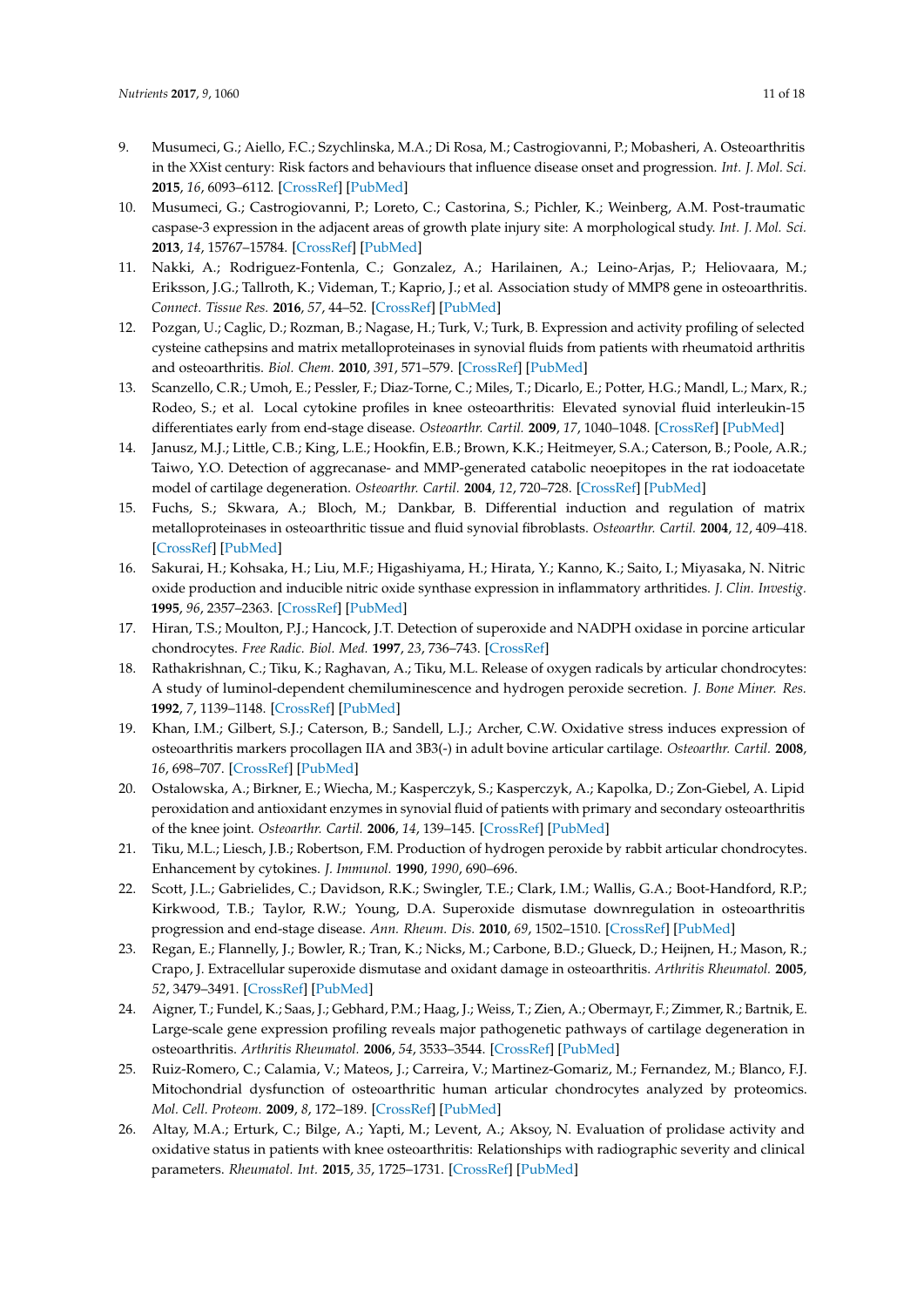- <span id="page-11-0"></span>27. Maneiro, E.; Lopez-Armada, M.J.; de Andres, M.C.; Carames, B.; Martin, M.A.; Bonilla, A.; Del Hoyo, P.; Galdo, F.; Arenas, J.; Blanco, F.J. Effect of nitric oxide on mitochondrial respiratory activity of human articular chondrocytes. *Ann. Rheum. Dis.* **2005**, *64*, 388–395. [\[CrossRef\]](http://dx.doi.org/10.1136/ard.2004.022152) [\[PubMed\]](http://www.ncbi.nlm.nih.gov/pubmed/15708893)
- 28. Johnson, K.; Jung, A.; Murphy, A.; Andreyev, A.; Dykens, J.; Terkeltaub, R. Mitochondrial oxidative phosphorylation is a downstream regulator of nitric oxide effects on chondrocyte matrix synthesis and mineralization. *Arthritis Rheumatol.* **2000**, *43*, 1560–1570. [\[CrossRef\]](http://dx.doi.org/10.1002/1529-0131(200007)43:7<1560::AID-ANR21>3.0.CO;2-S)
- <span id="page-11-1"></span>29. Rachek, L.I.; Grishko, V.I.; Ledoux, S.P.; Wilson, G.L. Role of nitric oxide-induced mtDNA damage in mitochondrial dysfunction and apoptosis. *Free Radic. Biol. Med.* **2006**, *40*, 754–762. [\[CrossRef\]](http://dx.doi.org/10.1016/j.freeradbiomed.2005.09.028) [\[PubMed\]](http://www.ncbi.nlm.nih.gov/pubmed/16520228)
- <span id="page-11-2"></span>30. Henrotin, Y.E.; Bruckner, P.; Pujol, J.P.L. The role of reactive oxygen species in homeostasis and degradation of cartilage. *Osteoarthr. Cartil.* **2003**, *11*, 747–755. [\[CrossRef\]](http://dx.doi.org/10.1016/S1063-4584(03)00150-X)
- <span id="page-11-3"></span>31. Musumeci, G.; Loreto, C.; Carnazza, M.L.; Martinez, G. Characterization of apoptosis in articular cartilage derived from the knee joints of patients with osteoarthritis. *Knee Surg. Sports Traumatol. Arthrosc.* **2011**, *19*, 307–313. [\[CrossRef\]](http://dx.doi.org/10.1007/s00167-010-1215-0) [\[PubMed\]](http://www.ncbi.nlm.nih.gov/pubmed/20644910)
- <span id="page-11-4"></span>32. Hashimoto, S.; Satareh, M.; Ochs, R.L.; Lotz, M. Fas/fas ligand expression and induction of apoptosis in chondrocytes. *Arthritis Rheumatol.* **1997**, *40*, 1749–1755. [\[CrossRef\]](http://dx.doi.org/10.1002/art.1780401004)
- <span id="page-11-5"></span>33. Aigner, T.; Hemmel, M.; Neureiter, D.; Gebhard, P.M.; Zeiler, G.; Kirchner, T.; McKenna, L. Apoptotic cell death is not a widespread phenomenon in normal aging and osteoarthritic human articular knee cartilage. *Arthritis Rheumatol.* **2001**, *44*, 1304–1312. [\[CrossRef\]](http://dx.doi.org/10.1002/1529-0131(200106)44:6<1304::AID-ART222>3.0.CO;2-T)
- <span id="page-11-7"></span>34. Doerks, T.; Copley, R.R.; Schultz, J.; Ponting, C.P.; Bork, P. Systematic identification of novel protein domain families associated with nuclear functions. *Genome Res.* **2002**, *12*, 47–56. [\[CrossRef\]](http://dx.doi.org/10.1101/gr.203201) [\[PubMed\]](http://www.ncbi.nlm.nih.gov/pubmed/11779830)
- <span id="page-11-6"></span>35. Castrogiovanni, P.; Trovato, F.M.; Loreto, C.; Nsir, H.; Szychlinska, M.A.; Musumeci, G. Nutraceutical supplements in the management and prevention of osteoarthritis. *Int. J. Mol. Sci.* **2016**, *17*, 2042. [\[CrossRef\]](http://dx.doi.org/10.3390/ijms17122042) [\[PubMed\]](http://www.ncbi.nlm.nih.gov/pubmed/27929434)
- <span id="page-11-8"></span>36. Bohensky, J.; Leshinsky, S.; Srinivas, V.; Shapiro, I.M. Chondrocyte autophagy is stimulated by HIF-1 dependent AMPK activation and mtor suppression. *Pediatr. Nephrol.* **2010**, *25*, 633–642. [\[CrossRef\]](http://dx.doi.org/10.1007/s00467-009-1310-y) [\[PubMed\]](http://www.ncbi.nlm.nih.gov/pubmed/19830459)
- <span id="page-11-14"></span>37. Terkeltaub, R.; Yang, B.; Lotz, M.; Liu-Bryan, R. Chondrocyte AMP-activated protein kinase activity suppresses matrix degradation responses to proinflammatory cytokines interleukin-1β and tumor necrosis factor α. *Arthritis Rheumatol.* **2011**, *63*, 1928–1937. [\[CrossRef\]](http://dx.doi.org/10.1002/art.30333) [\[PubMed\]](http://www.ncbi.nlm.nih.gov/pubmed/21400477)
- <span id="page-11-9"></span>38. Thoms, B.L.; Dudek, K.A.; Lafont, J.E.; Murphy, C.L. Hypoxia promotes the production and inhibits the destruction of human articular cartilage. *Arthritis Rheumatol.* **2013**, *65*, 1302–1312. [\[CrossRef\]](http://dx.doi.org/10.1002/art.37867) [\[PubMed\]](http://www.ncbi.nlm.nih.gov/pubmed/23334958)
- <span id="page-11-10"></span>39. Gabay, O.; Sanchez, C.; Dvir-Ginzberg, M.; Gagarina, V.; Zaal, K.J.; Song, Y.; He, X.H.; McBurney, M.W. Sirtuin 1 enzymatic activity is required for cartilage homeostasis in vivo in a mouse model. *Arthritis Rheumatol.* **2013**, *65*, 159–166. [\[CrossRef\]](http://dx.doi.org/10.1002/art.37750) [\[PubMed\]](http://www.ncbi.nlm.nih.gov/pubmed/23124828)
- 40. Matsushita, T.; Sasaki, H.; Takayama, K.; Ishida, K.; Matsumoto, T.; Kubo, S.; Matsuzaki, T.; Nishida, K.; Kurosaka, M.; Kuroda, R. The overexpression of SIRT1 inhibited osteoarthritic gene expression changes induced by interleukin-1β in human chondrocytes. *J. Orthop. Res.* **2013**, *31*, 531–537. [\[CrossRef\]](http://dx.doi.org/10.1002/jor.22268) [\[PubMed\]](http://www.ncbi.nlm.nih.gov/pubmed/23143889)
- <span id="page-11-11"></span>41. Matsuzaki, T.; Matsushita, T.; Takayama, K.; Matsumoto, T.; Nishida, K.; Kuroda, R.; Kurosaka, M. Disruption of Sirt1 in chondrocytes causes accelerated progression of osteoarthritis under mechanical stress and during ageing in mice. *Ann. Rheum. Dis.* **2014**, *73*, 1397–1404. [\[CrossRef\]](http://dx.doi.org/10.1136/annrheumdis-2012-202620) [\[PubMed\]](http://www.ncbi.nlm.nih.gov/pubmed/23723318)
- <span id="page-11-12"></span>42. Petursson, F.; Husa, M.; June, R.; Lotz, M.; Terkeltaub, R.; Liu-Bryan, R. Linked decreases in liver kinase B1 and AMP-activated protein kinase activity modulate matrix catabolic responses to biomechanical injury in chondrocytes. *Arthritis Res. Ther.* **2013**, *15*, R77. [\[CrossRef\]](http://dx.doi.org/10.1186/ar4254) [\[PubMed\]](http://www.ncbi.nlm.nih.gov/pubmed/23883619)
- <span id="page-11-13"></span>43. Shakibaei, M.; Csaki, C.; Nebrich, S.; Mobasheri, A. Resveratrol suppresses interleukin-1β-induced inflammatory signaling and apoptosis in human articular chondrocytes: Potential for use as a novel nutraceutical for the treatment of osteoarthritis. *Biochem. Pharmacol.* **2008**, *76*, 1426–1439. [\[CrossRef\]](http://dx.doi.org/10.1016/j.bcp.2008.05.029) [\[PubMed\]](http://www.ncbi.nlm.nih.gov/pubmed/18606398)
- 44. Dave, M.; Attur, M.; Palmer, G.; Al-Mussawir, H.E.; Kennish, L.; Patel, J.; Abramson, S.B. The antioxidant resveratrol protects against chondrocyte apoptosis via effects on mitochondrial polarization and ATP production. *Arthritis Rheumatol.* **2008**, *58*, 2786–2797. [\[CrossRef\]](http://dx.doi.org/10.1002/art.23799) [\[PubMed\]](http://www.ncbi.nlm.nih.gov/pubmed/18759268)
- 45. Lei, M.; Wang, J.G.; Xiao, D.M.; Fan, M.; Wang, D.P.; Xiong, J.Y.; Chen, Y.; Ding, Y.; Liu, S.L. Resveratrol inhibits interleukin 1β-mediated inducible nitric oxide synthase expression in articular chondrocytes by activating SIRT1 and thereby suppressing nuclear factor-κB activity. *Eur. J. Pharmacol.* **2012**, *674*, 73–79. [\[CrossRef\]](http://dx.doi.org/10.1016/j.ejphar.2011.10.015) [\[PubMed\]](http://www.ncbi.nlm.nih.gov/pubmed/22044919)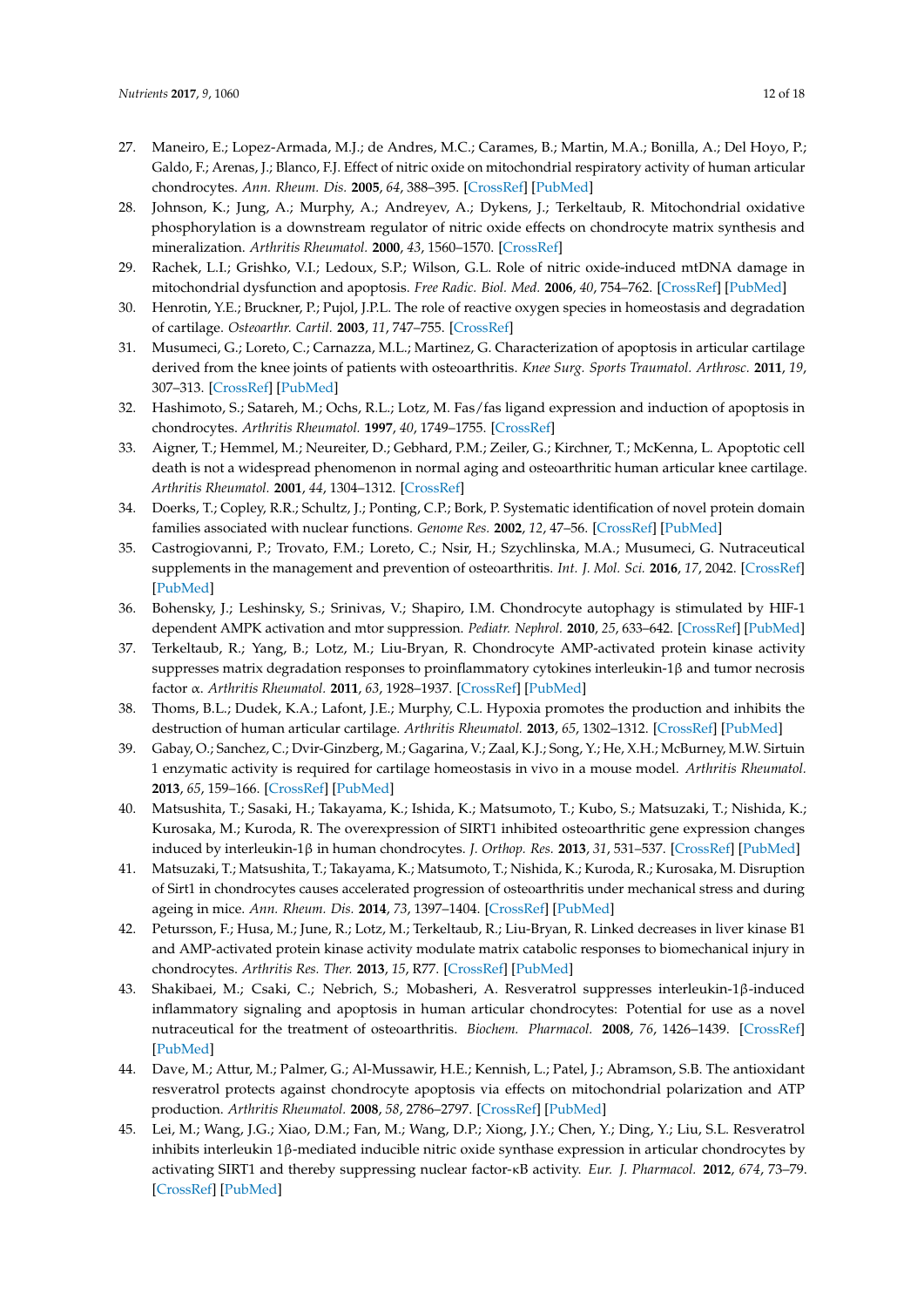- <span id="page-12-0"></span>46. Wang, J.; Gao, J.S.; Chen, J.W.; Li, F.; Tian, J. Effect of resveratrol on cartilage protection and apoptosis inhibition in experimental osteoarthritis of rabbit. *Rheumatol. Int.* **2012**, *32*, 1541–1548. [\[CrossRef\]](http://dx.doi.org/10.1007/s00296-010-1720-y) [\[PubMed\]](http://www.ncbi.nlm.nih.gov/pubmed/21327438)
- <span id="page-12-1"></span>47. Rothwell, A.G.; Bentley, G. Chondrocyte multiplication in osteoarthritic articular cartilage. *J. Bone Jt. Surg.* **1973**, *55*, 588–594.
- <span id="page-12-2"></span>48. Carames, B.; Taniguchi, N.; Otsuki, S.; Blanco, F.J.; Lotz, M. Autophagy is a protective mechanism in normal cartilage, and its aging-related loss is linked with cell death and osteoarthritis. *Arthritis Rheumatol.* **2010**, *62*, 791–801. [\[CrossRef\]](http://dx.doi.org/10.1002/art.27305) [\[PubMed\]](http://www.ncbi.nlm.nih.gov/pubmed/20187128)
- 49. Dvir-Ginzberg, M.; Gagarina, V.; Lee, E.J.; Booth, R.; Gabay, O.; Hall, D.J. Tumor necrosis factor α-mediated cleavage and inactivation of SirT1 in human osteoarthritic chondrocytes. *Arthritis Rheumatol.* **2011**, *63*, 2363–2373. [\[CrossRef\]](http://dx.doi.org/10.1002/art.30279) [\[PubMed\]](http://www.ncbi.nlm.nih.gov/pubmed/21305533)
- <span id="page-12-3"></span>50. Dvir-Ginzberg, M.; Gagarina, V.; Lee, E.J.; Hall, D.J. Regulation of cartilage-specific gene expression in human chondrocytes by SirT1 and nicotinamide phosphoribosyltransferase. *J. Biol. Chem.* **2008**, *283*, 36300–36310. [\[CrossRef\]](http://dx.doi.org/10.1074/jbc.M803196200) [\[PubMed\]](http://www.ncbi.nlm.nih.gov/pubmed/18957417)
- <span id="page-12-4"></span>51. Zhao, X.; Petursson, F.; Viollet, B.; Lotz, M.; Terkeltaub, R.; Liu-Bryan, R. Peroxisome proliferator-activated receptor gamma coactivator 1α and FoxO3a mediate chondroprotection by AMP-activated protein kinase. *Arthritis Rheumatol.* **2014**, *66*, 3073–3082. [\[CrossRef\]](http://dx.doi.org/10.1002/art.38791) [\[PubMed\]](http://www.ncbi.nlm.nih.gov/pubmed/25047750)
- <span id="page-12-5"></span>52. Miyazaki, S.; Kakutani, K.; Yurube, T.; Maeno, K.; Takada, T.; Zhang, Z.; Kurakawa, T.; Terashima, Y.; Ito, M.; Ueha, T.; et al. Recombinant human SIRT1 protects against nutrient deprivation-induced mitochondrial apoptosis through autophagy induction in human intervertebral disc nucleus pulposus cells. *Arthritis Res. Ther.* **2015**, *17*, 253. [\[CrossRef\]](http://dx.doi.org/10.1186/s13075-015-0763-6) [\[PubMed\]](http://www.ncbi.nlm.nih.gov/pubmed/26373839)
- <span id="page-12-6"></span>53. Takayama, K.; Kawakami, Y.; Kobayashi, M.; Greco, N.; Cummins, J.H.; Matsushita, T.; Kuroda, R.; Kurosaka, M.; Fu, F.H.; Huard, J. Local intra-articular injection of rapamycin delays articular cartilage degeneration in a murine model of osteoarthritis. *Arthritis Res. Ther.* **2014**, *16*, 482. [\[CrossRef\]](http://dx.doi.org/10.1186/s13075-014-0482-4) [\[PubMed\]](http://www.ncbi.nlm.nih.gov/pubmed/25403236)
- <span id="page-12-7"></span>54. Caramés, B.; Kiosses, W.B.; Akasaki, Y.; Brinson, D.C.; Eap, W.; Koziol, J.; Lotz, M.K. Glucosamine activates autophagy in vitro and in vivo. *Arthritis Rheumatol.* **2013**, *65*, 1843–1852. [\[CrossRef\]](http://dx.doi.org/10.1002/art.37977) [\[PubMed\]](http://www.ncbi.nlm.nih.gov/pubmed/23606170)
- <span id="page-12-8"></span>55. Bruyere, O.; Altman, R.D.; Reginster, J.Y. Efficacy and safety of glucosamine sulfate in the management of osteoarthritis: Evidence from real-life setting trials and surveys. *Semin. Arthritis Rheum.* **2016**, *45*, S12–S17. [\[CrossRef\]](http://dx.doi.org/10.1016/j.semarthrit.2015.11.011) [\[PubMed\]](http://www.ncbi.nlm.nih.gov/pubmed/26806187)
- 56. Lee, Y.H.; Woo, J.H.; Choi, S.J.; Ji, J.D.; Song, G.G. Effect of glucosamine or chondroitin sulfate on the osteoarthritis progression: A meta-analysis. *Rheumatol. Int.* **2010**, *30*, 357–363. [\[CrossRef\]](http://dx.doi.org/10.1007/s00296-009-0969-5) [\[PubMed\]](http://www.ncbi.nlm.nih.gov/pubmed/19544061)
- <span id="page-12-9"></span>57. Sawitzke, A.D.; Shi, H.; Finco, M.F.; Dunlop, D.D.; Bingham, C.O., 3rd; Harris, C.L.; Singer, N.G.; Bradley, J.D.; Silver, D.; Jackson, C.G.; et al. The effect of glucosamine and/or chondroitin sulfate on the progression of knee osteoarthritis: A report from the glucosamine/chondroitin arthritis intervention trial. *Arthritis Rheumatol.* **2008**, *58*, 3183–3191. [\[CrossRef\]](http://dx.doi.org/10.1002/art.23973) [\[PubMed\]](http://www.ncbi.nlm.nih.gov/pubmed/18821708)
- <span id="page-12-10"></span>58. Herrero-Beaumont, G.; Ivorra, J.A.; Del Carmen Trabado, M.; Blanco, F.J.; Benito, P.; Martin-Mola, E.; Paulino, J.; Marenco, J.L.; Porto, A.; Laffon, A.; et al. Glucosamine sulfate in the treatment of knee osteoarthritis symptoms: A randomized, double-blind, placebo-controlled study using acetaminophen as a side comparator. *Arthritis Rheumatol.* **2007**, *56*, 555–567. [\[CrossRef\]](http://dx.doi.org/10.1002/art.22371) [\[PubMed\]](http://www.ncbi.nlm.nih.gov/pubmed/17265490)
- <span id="page-12-11"></span>59. Reginster, J.Y.; Deroisy, R.; Rovati, L.C.; Lee, R.L.; Lejeune, E.; Bruyere, O.; Giacovelli, G.; Henrotin, Y.; Dacre, J.E.; Gossett, C. Long-term effects of glucosamine sulphate on osteoarthritis progression: A randomised, placebo-controlled clinical trial. *Lancet* **2001**, *357*, 251–256. [\[CrossRef\]](http://dx.doi.org/10.1016/S0140-6736(00)03610-2)
- <span id="page-12-12"></span>60. El-Arman, M.M.; El-Fayoumi, G.; El-Shal, E.; El-Boghdady, I.; El-Ghaweet, A. Aggrecan and cartilage oligomeric matrix protein in serum and synovial fluid of patients with knee osteoarthritis. *HSS J.* **2010**, *6*, 171–176. [\[CrossRef\]](http://dx.doi.org/10.1007/s11420-010-9157-0) [\[PubMed\]](http://www.ncbi.nlm.nih.gov/pubmed/21886532)
- 61. Pratta, M.A.; Su, J.L.; Leesnitzer, M.A.; Struglics, A.; Larsson, S.; Lohmander, L.S.; Kumar, S. Development and characterization of a highly specific and sensitive sandwich elisa for detection of aggrecanase-generated aggrecan fragments. *Osteoarthr. Cartil.* **2006**, *14*, 702–713. [\[CrossRef\]](http://dx.doi.org/10.1016/j.joca.2006.01.012) [\[PubMed\]](http://www.ncbi.nlm.nih.gov/pubmed/16549371)
- 62. Struglics, A.; Larsson, S.; Pratta, M.A.; Kumar, S.; Lark, M.W.; Lohmander, L.S. Human osteoarthritis synovial fluid and joint cartilage contain both aggrecanase- and matrix metalloproteinase-generated aggrecan fragments. *Osteoarthr. Cartil.* **2006**, *14*, 101–113. [\[CrossRef\]](http://dx.doi.org/10.1016/j.joca.2005.07.018) [\[PubMed\]](http://www.ncbi.nlm.nih.gov/pubmed/16188468)
- <span id="page-12-13"></span>63. Ratcliffe, A.; Beauvais, P.J.; Saed-Nejad, F. Differential levels of synovial fluid aggrecan aggregate components in experimental osteoarthritis and joint disuse. *J Orthop. Res.* **1994**, *12*, 464–473. [\[CrossRef\]](http://dx.doi.org/10.1002/jor.1100120403) [\[PubMed\]](http://www.ncbi.nlm.nih.gov/pubmed/7520485)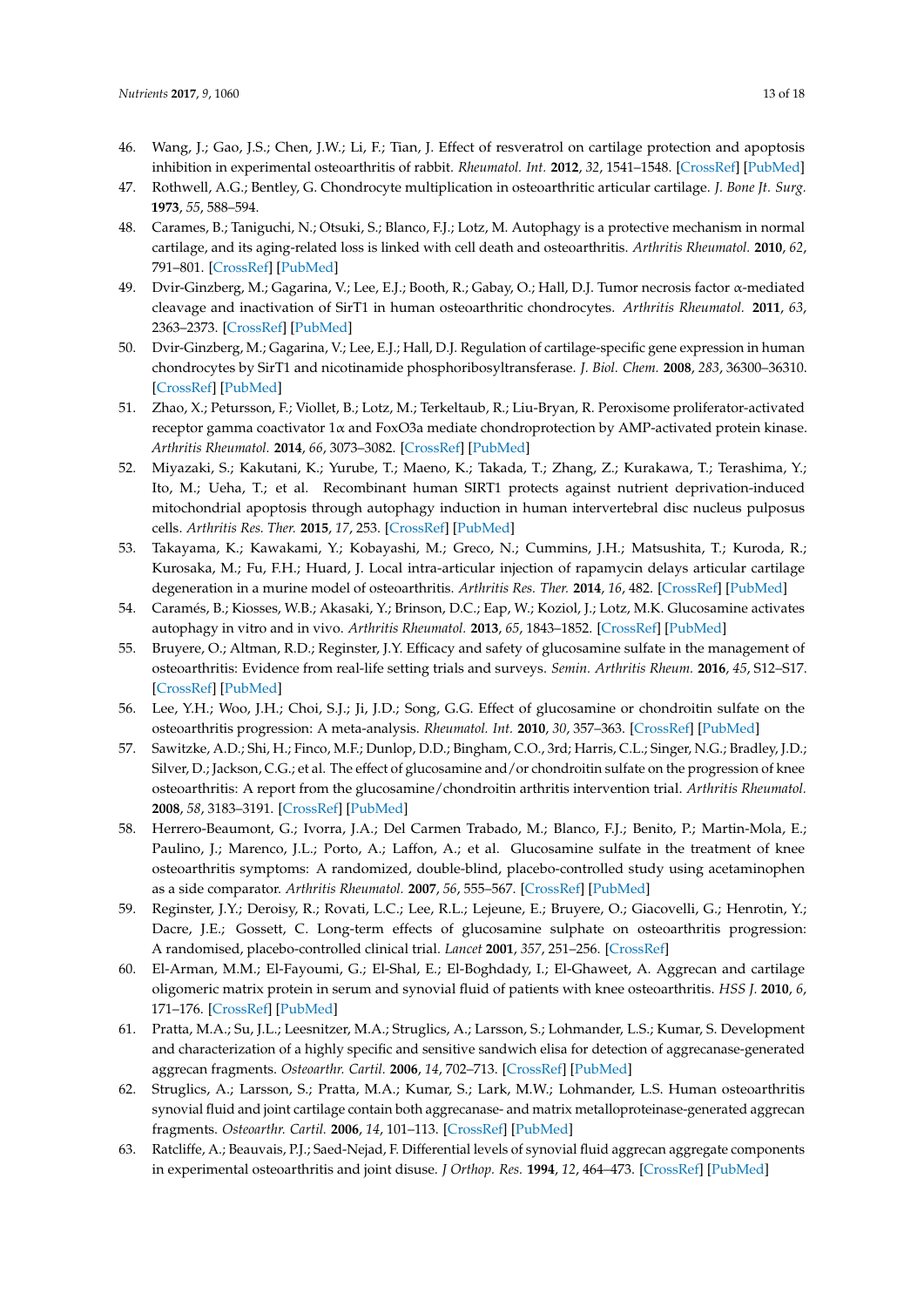- <span id="page-13-0"></span>64. Tiku, M.L.; Gupta, S.; Deshmukh, D.R. Aggrecan degradation in chondrocytes is mediated by reactive oxygen species and protected by antioxidants. *Free Radic. Res.* **1999**, *30*, 395–405. [\[CrossRef\]](http://dx.doi.org/10.1080/10715769900300431) [\[PubMed\]](http://www.ncbi.nlm.nih.gov/pubmed/10342332)
- 65. Leonardi, R.; Loreto, C.; Barbato, E.; Caltabiano, R.; Lombardo, C.; Musumeci, G.; Lo Muzio, L. MMP-13 (collagenase 3) localization in human temporomandibular joint discs with internal derangement. *Acta Histochem.* **2008**, *110*, 314–318. [\[CrossRef\]](http://dx.doi.org/10.1016/j.acthis.2007.11.010) [\[PubMed\]](http://www.ncbi.nlm.nih.gov/pubmed/18262231)
- <span id="page-13-1"></span>66. Lipari, L.; Gerbino, A. Expression of gelatinases (MMP-2, MMP-9) in human articular cartilage. *Int. J. Immunopathol. Pharmacol.* **2013**, *26*, 817–823. [\[CrossRef\]](http://dx.doi.org/10.1177/039463201302600331) [\[PubMed\]](http://www.ncbi.nlm.nih.gov/pubmed/24067484)
- <span id="page-13-2"></span>67. Wang, Y.; Tang, Z.; Xue, R.; Singh, G.K.; Shi, K.; Lv, Y.; Yang, L. Combined effects of TNF-α, IL-1β, and HIF-1α on MMP-2 production in ACL fibroblasts under mechanical stretch: An in vitro study. *J. Orthop. Res.* **2011**, *29*, 1008–1014. [\[CrossRef\]](http://dx.doi.org/10.1002/jor.21349) [\[PubMed\]](http://www.ncbi.nlm.nih.gov/pubmed/21344498)
- <span id="page-13-3"></span>68. Leonardi, R.; Rusu, M.C.; Loreto, F.; Loreto, C.; Musumeci, G. Immunolocalization and expression of lubricin in the bilaminar zone of the human temporomandibular joint disc. *Acta Histochem.* **2012**, *114*, 1–5. [\[CrossRef\]](http://dx.doi.org/10.1016/j.acthis.2010.11.011) [\[PubMed\]](http://www.ncbi.nlm.nih.gov/pubmed/21955422)
- <span id="page-13-4"></span>69. Musumeci, G.; Castrogiovanni, P.; Trovato, F.M.; Imbesi, R.; Giunta, S.; Szychlinska, M.A.; Loreto, C.; Castorina, S.; Mobasheri, A. Physical activity ameliorates cartilage degeneration in a rat model of aging: A study on lubricin expression. *Scand. J. Med. Sci. Sports* **2015**, *25*, e222–e230. [\[CrossRef\]](http://dx.doi.org/10.1111/sms.12290) [\[PubMed\]](http://www.ncbi.nlm.nih.gov/pubmed/25039883)
- <span id="page-13-5"></span>70. Musumeci, G.; Carnazza, M.L.; Loreto, C.; Leonardi, R.; Loreto, C. β-defensin-4 (HBD-4) is expressed in chondrocytes derived from normal and osteoarthritic cartilage encapsulated in PEGDA scaffold. *Acta Histochem.* **2012**, *114*, 805–812. [\[CrossRef\]](http://dx.doi.org/10.1016/j.acthis.2012.02.001) [\[PubMed\]](http://www.ncbi.nlm.nih.gov/pubmed/22564496)
- <span id="page-13-6"></span>71. Musumeci, G.; Carnazza, M.L.; Leonardi, R.; Loreto, C. Expression of β-defensin-4 in "an in vivo and ex vivo model" of human osteoarthritic knee meniscus. *Knee Surg. Sports Traumatol. Arthrosc.* **2012**, *20*, 216–222. [\[CrossRef\]](http://dx.doi.org/10.1007/s00167-011-1630-x) [\[PubMed\]](http://www.ncbi.nlm.nih.gov/pubmed/21879330)
- <span id="page-13-7"></span>72. Tagliafierro, L.; Officioso, A.; Sorbo, S.; Basile, A.; Manna, C. The protective role of olive oil hydroxytyrosol against oxidative alterations induced by mercury in human erythrocytes. *Food Chem. Toxicol.* **2015**, *82*, 59–63. [\[CrossRef\]](http://dx.doi.org/10.1016/j.fct.2015.04.029) [\[PubMed\]](http://www.ncbi.nlm.nih.gov/pubmed/25957742)
- 73. Sun, W.; Wang, X.; Hou, C.; Yang, L.; Li, H.; Guo, J.; Huo, C.; Wang, M.; Miao, Y.; Liu, J.; et al. Oleuropein improves mitochondrial function to attenuate oxidative stress by activating the Nrf2 pathway in the hypothalamic paraventricular nucleus of spontaneously hypertensive rats. *Neuropharmacology* **2017**, *113*, 556–566. [\[CrossRef\]](http://dx.doi.org/10.1016/j.neuropharm.2016.11.010) [\[PubMed\]](http://www.ncbi.nlm.nih.gov/pubmed/27847271)
- 74. Maalej, A.; Mahmoudi, A.; Bouallagui, Z.; Fki, I.; Marrekchi, R.; Sayadi, S. Olive phenolic compounds attenuate deltamethrin-induced liver and kidney toxicity through regulating oxidative stress, inflammation and apoptosis. *Food Chem. Toxicol.* **2017**, *106*, 455–465. [\[CrossRef\]](http://dx.doi.org/10.1016/j.fct.2017.06.010) [\[PubMed\]](http://www.ncbi.nlm.nih.gov/pubmed/28595958)
- 75. Kalaiselvan, I.; Dicson, S.M.; Kasi, P.D. Olive oil and its phenolic constituent tyrosol attenuates dioxin-induced toxicity in peripheral blood mononuclear cells via an antioxidant-dependent mechanism. *Nat. Prod. Res.* **2015**, *29*, 2129–2132. [\[CrossRef\]](http://dx.doi.org/10.1080/14786419.2014.989393) [\[PubMed\]](http://www.ncbi.nlm.nih.gov/pubmed/25496362)
- 76. Cabrerizo, S.; De La Cruz, J.P.; Lopez-Villodres, J.A.; Munoz-Marin, J.; Guerrero, A.; Reyes, J.J.; Labajos, M.T.; Gonzalez-Correa, J.A. Role of the inhibition of oxidative stress and inflammatory mediators in the neuroprotective effects of hydroxytyrosol in rat brain slices subjected to hypoxia reoxygenation. *J. Nutr. Biochem.* **2013**, *24*, 2152–2157. [\[CrossRef\]](http://dx.doi.org/10.1016/j.jnutbio.2013.08.007) [\[PubMed\]](http://www.ncbi.nlm.nih.gov/pubmed/24231104)
- 77. Scoditti, E.; Nestola, A.; Massaro, M.; Calabriso, N.; Storelli, C.; De Caterina, R.; Carluccio, M.A. Hydroxytyrosol suppresses MMP-9 and COX-2 activity and expression in activated human monocytes via PKCα and PKCβ 1 inhibition. *Atherosclerosis* **2014**, *232*, 17–24. [\[CrossRef\]](http://dx.doi.org/10.1016/j.atherosclerosis.2013.10.017) [\[PubMed\]](http://www.ncbi.nlm.nih.gov/pubmed/24401212)
- <span id="page-13-8"></span>78. Pan, S.; Liu, L.; Pan, H.; Ma, Y.; Wang, D.; Kang, K.; Wang, J.; Sun, B.; Sun, X.; Jiang, H. Protective effects of hydroxytyrosol on liver ischemia/reperfusion injury in mice. *Mol. Nutr. Food Res.* **2013**, *57*, 1218–1227. [\[CrossRef\]](http://dx.doi.org/10.1002/mnfr.201300010) [\[PubMed\]](http://www.ncbi.nlm.nih.gov/pubmed/23650136)
- <span id="page-13-9"></span>79. Musumeci, G.; Maria Trovato, F.; Imbesi, R.; Castrogiovanni, P. Effects of dietary extra-virgin olive oil on oxidative stress resulting from exhaustive exercise in rat skeletal muscle: A morphological study. *Acta Histochem.* **2014**, *116*, 61–69. [\[CrossRef\]](http://dx.doi.org/10.1016/j.acthis.2013.05.006) [\[PubMed\]](http://www.ncbi.nlm.nih.gov/pubmed/23810034)
- <span id="page-13-10"></span>80. Takashima, T.; Sakata, Y.; Iwakiri, R.; Shiraishi, R.; Oda, Y.; Inoue, N.; Nakayama, A.; Toda, S.; Fujimoto, K. Feeding with olive oil attenuates inflammation in dextran sulfate sodium-induced colitis in rat. *J. Nutr. Biochem.* **2014**, *25*, 186–192. [\[CrossRef\]](http://dx.doi.org/10.1016/j.jnutbio.2013.10.005) [\[PubMed\]](http://www.ncbi.nlm.nih.gov/pubmed/24445043)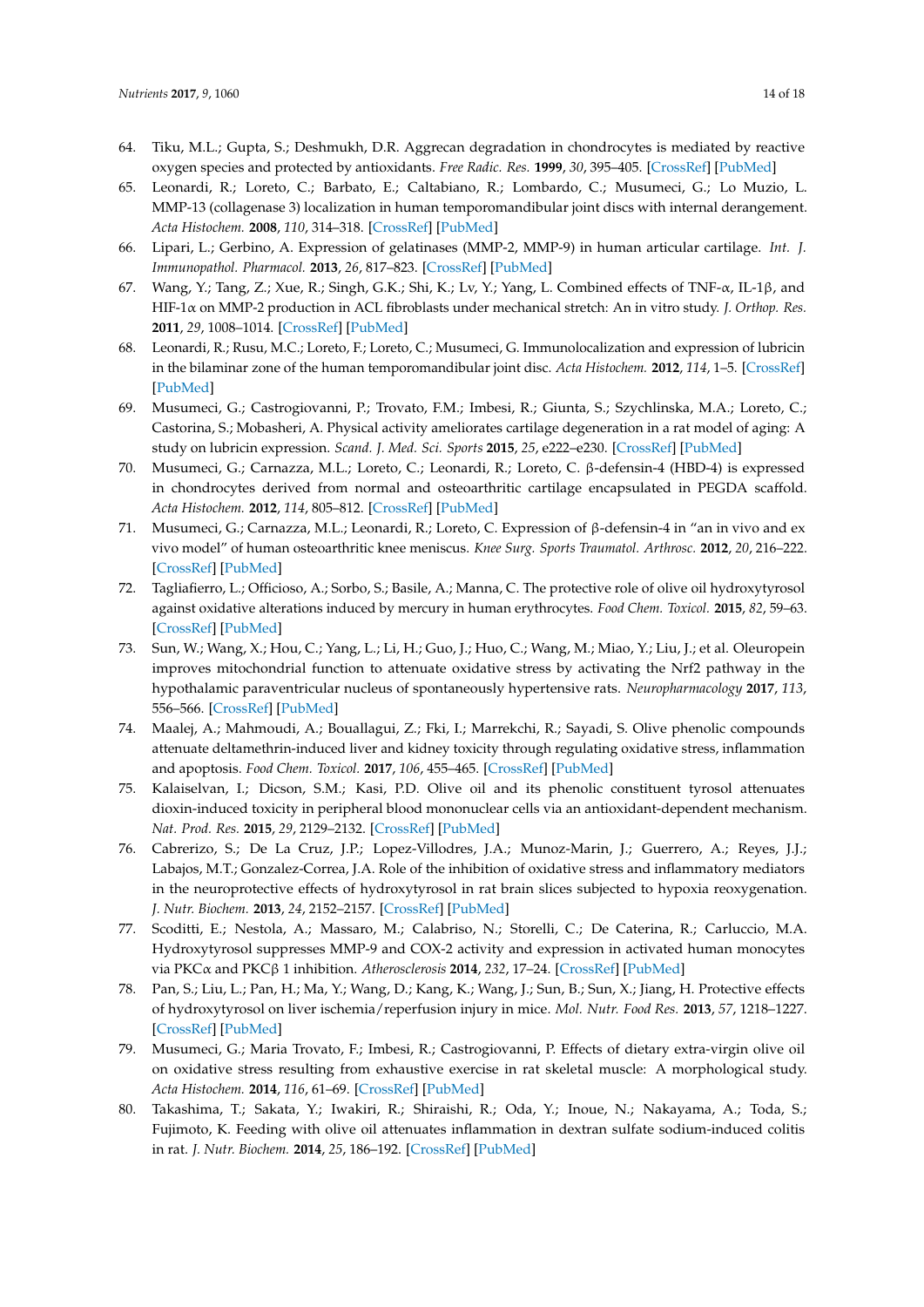- 81. Silva, S.; Sepodes, B.; Rocha, J.; Direito, R.; Fernandes, A.; Brites, D.; Freitas, M.; Fernandes, E.; Bronze, M.R.; Figueira, M.E. Protective effects of hydroxytyrosol-supplemented refined olive oil in animal models of acute inflammation and rheumatoid arthritis. *J. Nutr. Biochem.* **2015**, *26*, 360–368. [\[CrossRef\]](http://dx.doi.org/10.1016/j.jnutbio.2014.11.011) [\[PubMed\]](http://www.ncbi.nlm.nih.gov/pubmed/25620693)
- 82. Sanchez-Fidalgo, S.; Villegas, I.; Aparicio-Soto, M.; Cardeno, A.; Rosillo, M.A.; Gonzalez-Benjumea, A.; Marset, A.; Lopez, O.; Maya, I.; Fernandez-Bolanos, J.G.; et al. Effects of dietary virgin olive oil polyphenols: Hydroxytyrosyl acetate and 3,4-dihydroxyphenylglycol on DSS-induced acute colitis in mice. *J. Nutr. Biochem.* **2015**, *26*, 513–520. [\[CrossRef\]](http://dx.doi.org/10.1016/j.jnutbio.2014.12.001) [\[PubMed\]](http://www.ncbi.nlm.nih.gov/pubmed/25736481)
- 83. Pirozzi, C.; Lama, A.; Simeoli, R.; Paciello, O.; Pagano, T.B.; Mollica, M.P.; Di Guida, F.; Russo, R.; Magliocca, S.; Canani, R.B.; et al. Hydroxytyrosol prevents metabolic impairment reducing hepatic inflammation and restoring duodenal integrity in a rat model of NAFLD. *J. Nutr. Biochem.* **2016**, *30*, 108–115. [\[CrossRef\]](http://dx.doi.org/10.1016/j.jnutbio.2015.12.004) [\[PubMed\]](http://www.ncbi.nlm.nih.gov/pubmed/27012627)
- <span id="page-14-0"></span>84. Lamy, S.; Ben Saad, A.; Zgheib, A.; Annabi, B. Olive oil compounds inhibit the paracrine regulation of TNF-α-induced endothelial cell migration through reduced glioblastoma cell cyclooxygenase-2 expression. *J. Nutr. Biochem.* **2016**, *27*, 136–145. [\[CrossRef\]](http://dx.doi.org/10.1016/j.jnutbio.2015.08.026) [\[PubMed\]](http://www.ncbi.nlm.nih.gov/pubmed/26410343)
- <span id="page-14-1"></span>85. Zheng, A.; Li, H.; Xu, J.; Cao, K.; Li, H.; Pu, W.; Yang, Z.; Peng, Y.; Long, J.; Liu, J.; et al. Hydroxytyrosol improves mitochondrial function and reduces oxidative stress in the brain of db/db mice: Role of AMP-activated protein kinase activation. *Br. J. Nutr.* **2015**, *113*, 1667–1676. [\[CrossRef\]](http://dx.doi.org/10.1017/S0007114515000884) [\[PubMed\]](http://www.ncbi.nlm.nih.gov/pubmed/25885653)
- <span id="page-14-2"></span>86. Kikusato, M.; Muroi, H.; Uwabe, Y.; Furukawa, K.; Toyomizu, M. Oleuropein induces mitochondrial biogenesis and decreases reactive oxygen species generation in cultured avian muscle cells, possibly via an up-regulation of peroxisome proliferator-activated receptor gamma coactivator-1α. *Anim. Sci. J.* **2016**, *87*, 1371–1378. [\[CrossRef\]](http://dx.doi.org/10.1111/asj.12559) [\[PubMed\]](http://www.ncbi.nlm.nih.gov/pubmed/26916829)
- <span id="page-14-3"></span>87. Stiuso, P.; Bagarolo, M.L.; Ilisso, C.P.; Vanacore, D.; Martino, E.; Caraglia, M.; Porcelli, M.; Cacciapuoti, G. Protective effect of tyrosol and S-adenosylmethionine against ethanol-induced oxidative stress of Hepg2 cells involves sirtuin 1, p53 and Erk1/2 signaling. *Int. J. Mol. Sci.* **2016**, *17*, 622. [\[CrossRef\]](http://dx.doi.org/10.3390/ijms17050622) [\[PubMed\]](http://www.ncbi.nlm.nih.gov/pubmed/27128904)
- <span id="page-14-4"></span>88. Samuel, S.M.; Thirunavukkarasu, M. Akt/FOXO3a/SIRT1-mediated cardioprotection by n-tyrosol against ischemic stress in rat in vivo model of myocardial infarction: Switching gears toward survival and longevity. *J. Agric. Food Chem.* **2008**, *56*, 9692–9698. [\[CrossRef\]](http://dx.doi.org/10.1021/jf802050h) [\[PubMed\]](http://www.ncbi.nlm.nih.gov/pubmed/18826227)
- <span id="page-14-5"></span>89. Lauretti, E.; Iuliano, L.; Praticò, D. Extra-virgin olive oil ameliorates cognition and neuropathology of the 3xTg mice: Role of autophagy. *Ann. Clin. Transl. Neurol.* **2017**, *4*, 564–574. [\[CrossRef\]](http://dx.doi.org/10.1002/acn3.431) [\[PubMed\]](http://www.ncbi.nlm.nih.gov/pubmed/28812046)
- <span id="page-14-6"></span>90. Carnevale, R.; Pignatelli, P.; Nocella, C.; Loffredo, L.; Pastori, D.; Vicario, T.; Petruccioli, A.; Bartimoccia, S.; Violi, F. Extra virgin olive oil blunt post-prandial oxidative stress via NOX2 down-regulation. *Atherosclerosis* **2014**, *235*, 649–658. [\[CrossRef\]](http://dx.doi.org/10.1016/j.atherosclerosis.2014.05.954) [\[PubMed\]](http://www.ncbi.nlm.nih.gov/pubmed/24980290)
- 91. Camargo, A.; Rangel-Zuniga, O.A.; Haro, C.; Meza-Miranda, E.R.; Pena-Orihuela, P.; Meneses, M.E.; Marin, C.; Yubero-Serrano, E.M.; Perez-Martinez, P.; Delgado-Lista, J.; et al. Olive oil phenolic compounds decrease the postprandial inflammatory response by reducing postprandial plasma lipopolysaccharide levels. *Food Chem.* **2014**, *162*, 161–171. [\[CrossRef\]](http://dx.doi.org/10.1016/j.foodchem.2014.04.047) [\[PubMed\]](http://www.ncbi.nlm.nih.gov/pubmed/24874372)
- <span id="page-14-7"></span>92. Bogani, P.; Galli, C.; Villa, M.; Visioli, F. Postprandial anti-inflammatory and antioxidant effects of extra virgin olive oil. *Atherosclerosis* **2007**, *190*, 181–186. [\[CrossRef\]](http://dx.doi.org/10.1016/j.atherosclerosis.2006.01.011) [\[PubMed\]](http://www.ncbi.nlm.nih.gov/pubmed/16488419)
- <span id="page-14-8"></span>93. Kim, H.A.; Cheon, E.J. Animal model of osteoarthritis. *J. Rheum. Dis.* **2012**, *19*, 239–247. [\[CrossRef\]](http://dx.doi.org/10.4078/jrd.2012.19.5.239)
- <span id="page-14-9"></span>94. Gong, D.Z.; Geng, C.Y.; Jiang, L.P.; Wang, L.H.; Yoshimura, H.; Zhong, L.F. Repair effect of olive leaf extract on experimental cartilaginous injuries in rabbits. *Chin. J. Pharmacol. Toxicol.* **2013**, *27*, 200–204.
- <span id="page-14-10"></span>95. Del Monaco, G.; Officioso, A.; D'Angelo, S.; La Cara, F.; Ionata, E.; Marcolongo, L.; Squillaci, G.; Maurelli, L.; Morana, A. Characterization of extra virgin olive oils produced with typical Italian varieties by their phenolic profile. *Food Chem.* **2015**, *184*, 220–228. [\[CrossRef\]](http://dx.doi.org/10.1016/j.foodchem.2015.03.071) [\[PubMed\]](http://www.ncbi.nlm.nih.gov/pubmed/25872448)
- <span id="page-14-11"></span>96. Montano, A.; Hernandez, M.; Garrido, I.; Llerena, J.L.; Espinosa, F. Fatty acid and phenolic compound concentrations in eight different monovarietal virgin olive oils from Extremadura and the relationship with oxidative stability. *Int. J. Mol. Sci.* **2016**, *17*, E1960. [\[CrossRef\]](http://dx.doi.org/10.3390/ijms17111960) [\[PubMed\]](http://www.ncbi.nlm.nih.gov/pubmed/27886101)
- <span id="page-14-12"></span>97. Musumeci, G.; Trovato, F.M.; Pichler, K.; Weinberg, A.M.; Loreto, C.; Castrogiovanni, P. Extra-virgin olive oil diet and mild physical activity prevent cartilage degeneration in an osteoarthritis model: An in vivo and in vitro study on lubricin expression. *J. Nutr. Biochem.* **2013**, *24*, 2064–2075. [\[CrossRef\]](http://dx.doi.org/10.1016/j.jnutbio.2013.07.007) [\[PubMed\]](http://www.ncbi.nlm.nih.gov/pubmed/24369033)
- <span id="page-14-13"></span>98. Jay, G.D.; Waller, K.A. The biology of lubricin: Near frictionless joint motion. *Matrix Biol.* **2014**, *39*, 17–24. [\[CrossRef\]](http://dx.doi.org/10.1016/j.matbio.2014.08.008) [\[PubMed\]](http://www.ncbi.nlm.nih.gov/pubmed/25172828)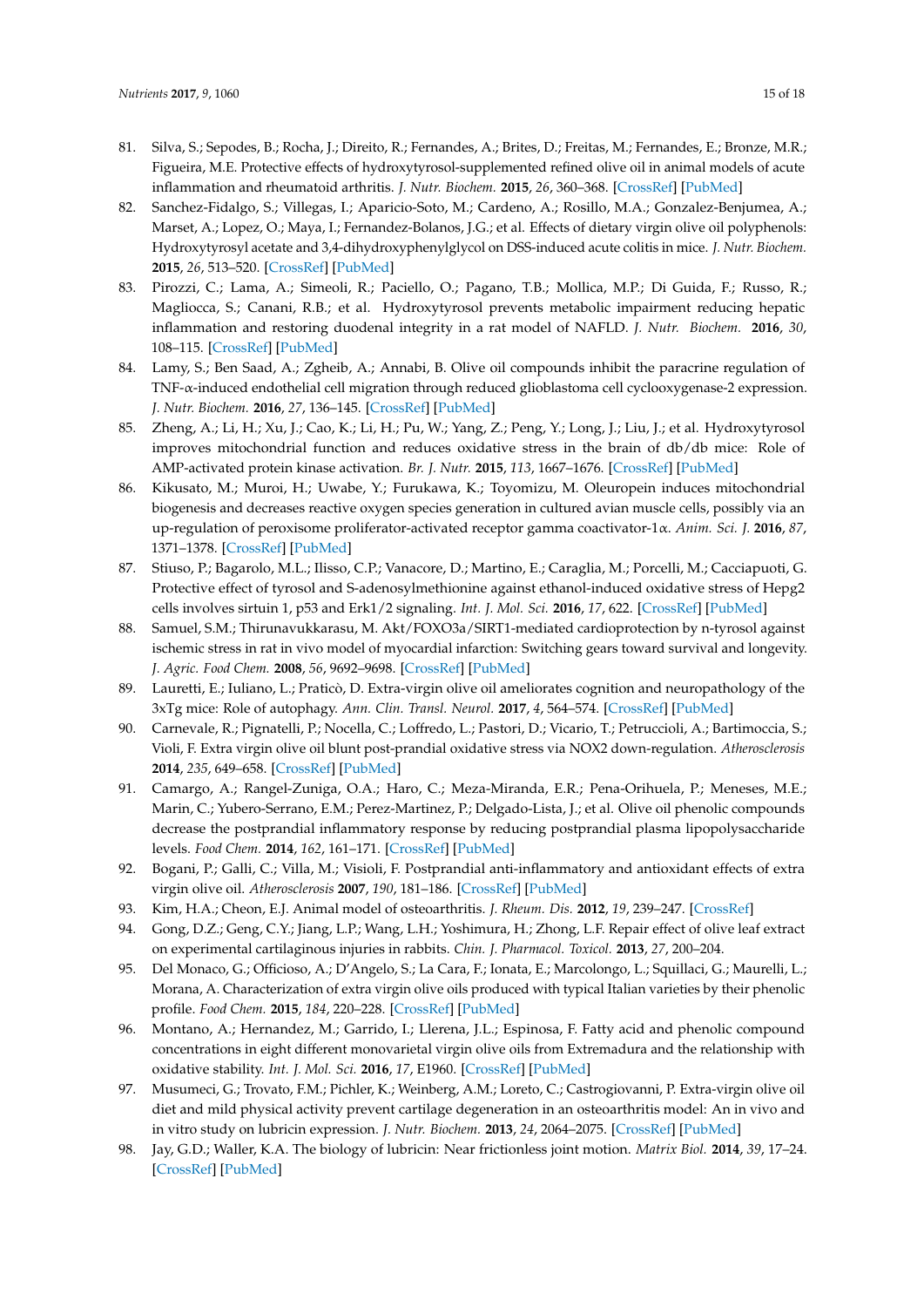- <span id="page-15-0"></span>99. Mevel, E.; Merceron, C.; Vinatier, C.; Krisa, S.; Richard, T.; Masson, M.; Lesoeur, J.; Hivernaud, V.; Gauthier, O.; Abadie, J.; et al. Olive and grape seed extract prevents post-traumatic osteoarthritis damages and exhibits in vitro anti IL-1β activities before and after oral consumption. *Sci. Rep.* **2016**, *6*, 33527. [\[CrossRef\]](http://dx.doi.org/10.1038/srep33527) [\[PubMed\]](http://www.ncbi.nlm.nih.gov/pubmed/27640363)
- <span id="page-15-1"></span>100. Horcajada, M.N.; Sanchez, C.; Membrez Scalfo, F.; Drion, P.; Comblain, F.; Taralla, S.; Donneau, A.F.; Offord, E.A.; Henrotin, Y. Oleuropein or rutin consumption decreases the spontaneous development of osteoarthritis in the Hartley guinea pig. *Osteoarthr. Cartil.* **2015**, *23*, 94–102. [\[CrossRef\]](http://dx.doi.org/10.1016/j.joca.2014.08.016) [\[PubMed\]](http://www.ncbi.nlm.nih.gov/pubmed/25219641)
- <span id="page-15-2"></span>101. Musumeci, G.; Mobasheri, A.; Trovato, F.M.; Szychlinska, M.A.; Imbesi, R.; Castrogiovanni, P. Post-operative rehabilitation and nutrition in osteoarthritis. *F1000Research* **2014**, *3*, 116. [\[CrossRef\]](http://dx.doi.org/10.12688/f1000research.4178.3) [\[PubMed\]](http://www.ncbi.nlm.nih.gov/pubmed/26962431)
- <span id="page-15-3"></span>102. Bitler, C.M.; Matt, K.; Irving, M.; Hook, G.; Yusen, J.; Eagar, F.; Kirschner, K.; Walker, B.; Crea, R. Olive extract supplement decreases pain and improves daily activities in adults with osteoarthritis and decreases plasma homocysteine in those with rheumatoid arthritis. *Nutr. Res.* **2007**, *27*, 470–477. [\[CrossRef\]](http://dx.doi.org/10.1016/j.nutres.2007.06.003)
- <span id="page-15-6"></span>103. Bohlooli, S.; Jastan, M.; Nakhostin-Roohi, B.; Mohammadi, S.; Baghaei, Z. A pilot double-blinded, randomized, clinical trial of topical virgin olive oil versus piroxicam gel in osteoarthritis of the knee. *J. Clin. Rheumatol.* **2012**, *18*, 99–101. [\[CrossRef\]](http://dx.doi.org/10.1097/RHU.0b013e31824a47b5) [\[PubMed\]](http://www.ncbi.nlm.nih.gov/pubmed/22334264)
- <span id="page-15-4"></span>104. Takeda, R.; Koike, T.; Taniguchi, I.; Tanaka, K. Double-blind placebo-controlled trial of hydroxytyrosol of *Olea europaea* on pain in gonarthrosis. *Phytomedicine* **2013**, *20*, 861–864. [\[CrossRef\]](http://dx.doi.org/10.1016/j.phymed.2013.03.021) [\[PubMed\]](http://www.ncbi.nlm.nih.gov/pubmed/23746949)
- <span id="page-15-5"></span>105. Gelmini, F.; Ruscica, M.; MacChi, C.; Bianchi, V.; Maffei Facino, R.; Beretta, G.; Magni, P. Unsaponifiable fraction of unripe fruits of *Olea europaea*: An interesting source of anti-inflammatory constituents. *Planta Med.* **2016**, *82*, 273–278. [\[CrossRef\]](http://dx.doi.org/10.1055/s-0035-1558155) [\[PubMed\]](http://www.ncbi.nlm.nih.gov/pubmed/26544118)
- <span id="page-15-7"></span>106. Nsir, H.; Szychlinska, M.A.; Cardile, V.; Graziano, A.C.E.; Avola, R.; Esafi, H.; Bendini, A.; Zarouk, M.; Loreto, C.; Rapisarda, V.; et al. Polar and apolar extra virgin olive oil and leaf extracts as a promising anti-inflammatory natural treatment for osteoarthritis. *Acta Histochem.* **2017**, *119*, 407–416. [\[CrossRef\]](http://dx.doi.org/10.1016/j.acthis.2017.04.005) [\[PubMed\]](http://www.ncbi.nlm.nih.gov/pubmed/28461019)
- <span id="page-15-8"></span>107. Iacono, A.; Gomez, R.; Sperry, J.; Conde, J.; Bianco, G.; Meli, R.; Gomez-Reino, J.J.; Smith, A.B., III; Gualillo, O. Effect of oleocanthal and its derivatives on inflammatory response induced by lipopolysaccharide in a murine chondrocyte cell line. *Arthritis Rheumatol.* **2010**, *62*, 1675–1682. [\[CrossRef\]](http://dx.doi.org/10.1002/art.27437) [\[PubMed\]](http://www.ncbi.nlm.nih.gov/pubmed/20201078)
- <span id="page-15-9"></span>108. Scotece, M.; Gómez, R.; Conde, J.; Lopez, V.; Gómez-Reino, J.J.; Lago, F.; Smith, A.B., III; Gualillo, O. Further evidence for the anti-inflammatory activity of oleocanthal: Inhibition of MIP-1α and IL-6 in J774 macrophages and in ATDC5 chondrocytes. *Life Sci.* **2012**, *91*, 1229–1235. [\[CrossRef\]](http://dx.doi.org/10.1016/j.lfs.2012.09.012) [\[PubMed\]](http://www.ncbi.nlm.nih.gov/pubmed/23044226)
- <span id="page-15-10"></span>109. Facchini, A.; Cetrullo, S.; D'Adamo, S.; Guidotti, S.; Minguzzi, M.; Facchini, A.; Borzi, R.M.; Flamigni, F. Hydroxytyrosol prevents increase of osteoarthritis markers in human chondrocytes treated with hydrogen peroxide or growth-related oncogene α. *PLoS ONE* **2014**, *9*, e109724. [\[CrossRef\]](http://dx.doi.org/10.1371/journal.pone.0109724) [\[PubMed\]](http://www.ncbi.nlm.nih.gov/pubmed/25279550)
- <span id="page-15-11"></span>110. D'Adamo, S.; Cetrullo, S.; Guidotti, S.; Borzi, R.M.; Flamigni, F. Hydroxytyrosol modulates the levels of microRNA-9 and its target sirtuin-1 thereby counteracting oxidative stress-induced chondrocyte death. *Osteoarthr. Cartil.* **2017**, *25*, 600–610. [\[CrossRef\]](http://dx.doi.org/10.1016/j.joca.2016.11.014) [\[PubMed\]](http://www.ncbi.nlm.nih.gov/pubmed/27914878)
- <span id="page-15-12"></span>111. Carames, B.; López de Figueroa, P.; Ribeiro, M.; Calamia, V.; Romero, C.R.; Blanco, F.J. Deficient autophagy induces premature senescence in aging and osteoarthritis. *Osteoarthr. Cartil.* **2015**, *23*, A33–A34. [\[CrossRef\]](http://dx.doi.org/10.1016/j.joca.2015.02.079)
- <span id="page-15-13"></span>112. Li, Y.S.; Zhang, F.J.; Zeng, C.; Luo, W.; Xiao, W.F.; Gao, S.G.; Lei, G.H. Autophagy in osteoarthritis. *Jt. Bone Spine* **2016**, *83*, 143–148. [\[CrossRef\]](http://dx.doi.org/10.1016/j.jbspin.2015.06.009) [\[PubMed\]](http://www.ncbi.nlm.nih.gov/pubmed/26453105)
- <span id="page-15-14"></span>113. Cetrullo, S.; D'Adamo, S.; Guidotti, S.; Borzi, R.M.; Flamigni, F. Hydroxytyrosol prevents chondrocyte death under oxidative stress by inducing autophagy through sirtuin 1-dependent and -independent mechanisms. *Biochim. Biophys. Acta* **2016**, *1860*, 1181–1191. [\[CrossRef\]](http://dx.doi.org/10.1016/j.bbagen.2016.03.002) [\[PubMed\]](http://www.ncbi.nlm.nih.gov/pubmed/26947008)
- <span id="page-15-15"></span>114. Komatsu, M.; Ichimura, Y. Physiological significance of selective degradation of p62 by autophagy. *FEBS Lett.* **2010**, *584*, 1374–1378. [\[CrossRef\]](http://dx.doi.org/10.1016/j.febslet.2010.02.017) [\[PubMed\]](http://www.ncbi.nlm.nih.gov/pubmed/20153326)
- <span id="page-15-16"></span>115. Rosillo, M.A.; Sanchez-Hidalgo, M.; Gonzalez-Benjumea, A.; Fernandez-Bolanos, J.G.; Lubberts, E.; Alarcon-de-la-Lastra, C. Preventive effects of dietary hydroxytyrosol acetate, an extra virgin olive oil polyphenol in murine collagen-induced arthritis. *Mol. Nutr. Food Res.* **2015**, *59*, 2537–2546. [\[CrossRef\]](http://dx.doi.org/10.1002/mnfr.201500304) [\[PubMed\]](http://www.ncbi.nlm.nih.gov/pubmed/26382723)
- <span id="page-15-17"></span>116. St-Laurent-Thibault, C.; Arseneault, M.; Longpre, F.; Ramassamy, C. Tyrosol and hydroxytyrosol, two main components of olive oil, protect N2a cells against amyloid-β-induced toxicity. Involvement of the NF-κB signaling. *Curr. Alzheimer Res.* **2011**, *8*, 543–551. [\[CrossRef\]](http://dx.doi.org/10.2174/156720511796391845) [\[PubMed\]](http://www.ncbi.nlm.nih.gov/pubmed/21605049)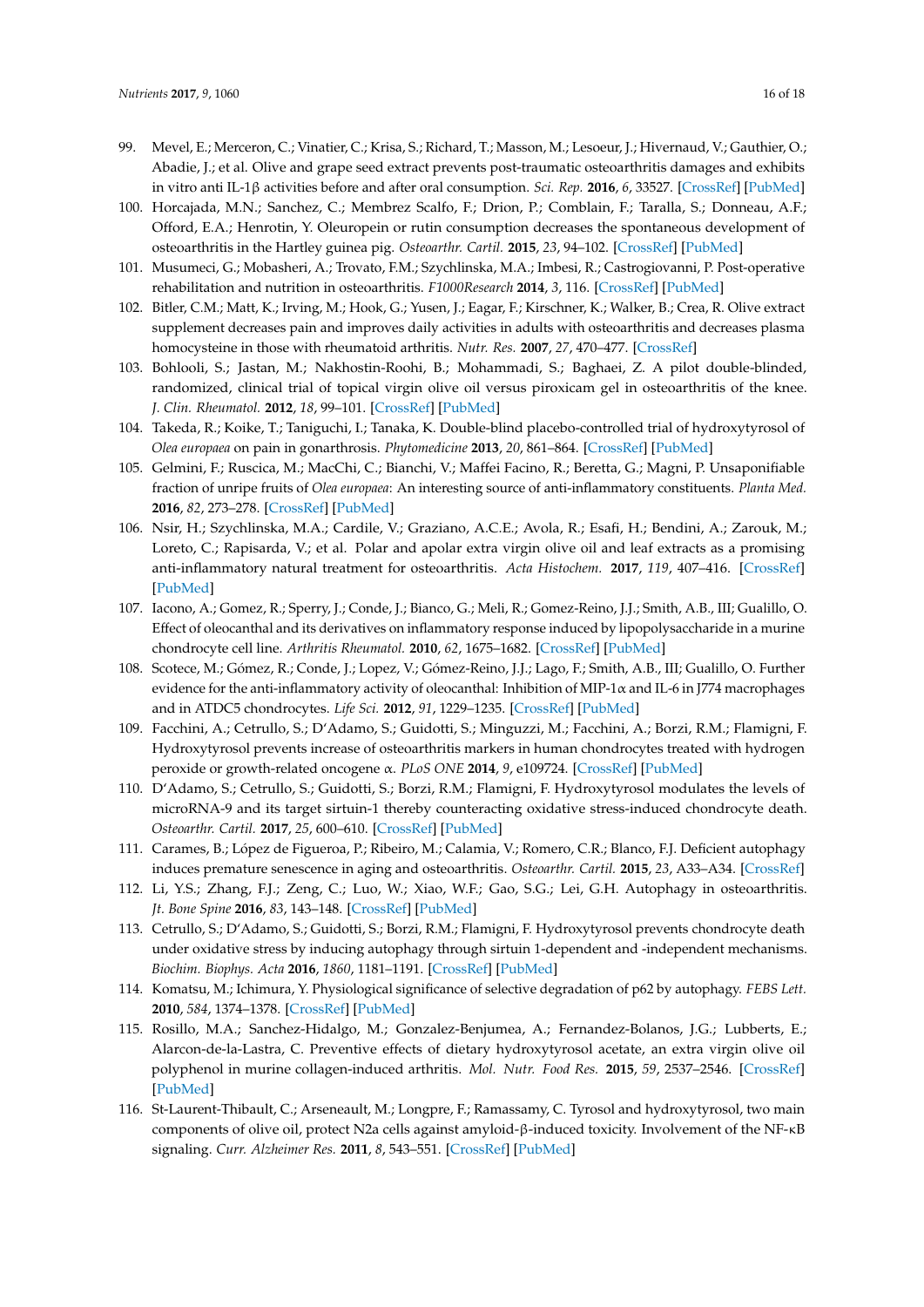- <span id="page-16-0"></span>117. Miro-Casas, E.; Covas, M.I.; Fito, M.; Farre-Albadalejo, M.; Marrugat, J.; de la Torre, R. Tyrosol and hydroxytyrosol are absorbed from moderate and sustained doses of virgin olive oil in humans. *Eur. J. Clin. Nutr.* **2003**, *57*, 186–190. [\[CrossRef\]](http://dx.doi.org/10.1038/sj.ejcn.1601532) [\[PubMed\]](http://www.ncbi.nlm.nih.gov/pubmed/12548315)
- <span id="page-16-1"></span>118. Vissers, M.N.; Zock, P.L.; Roodenburg, A.J.; Leenen, R.; Katan, M.B. Olive oil phenols are absorbed in humans. *J. Nutr.* **2002**, *132*, 409–417. [\[PubMed\]](http://www.ncbi.nlm.nih.gov/pubmed/11880564)
- <span id="page-16-2"></span>119. Tuck, K.L.; Freeman, M.P.; Hayball, P.J.; Stretch, G.L.; Stupans, I. The in vivo fate of hydroxytyrosol and tyrosol, antioxidant phenolic constituents of olive oil, after intravenous and oral dosing of labeled compounds to rats. *J. Nutr.* **2001**, *131*, 1993–1996. [\[PubMed\]](http://www.ncbi.nlm.nih.gov/pubmed/11435519)
- <span id="page-16-3"></span>120. Miro-Casas, E.; Covas, M.I.; Farre, M.; Fito, M.; Ortuno, J.; Weinbrenner, T.; Roset, P.; de la Torre, R. Hydroxytyrosol disposition in humans. *Clin. Chem.* **2003**, *49*, 945–952. [\[CrossRef\]](http://dx.doi.org/10.1373/49.6.945) [\[PubMed\]](http://www.ncbi.nlm.nih.gov/pubmed/12765992)
- <span id="page-16-4"></span>121. Visioli, F.; Galli, C.; Bornet, F.; Mattei, A.; Patelli, R.; Galli, G.; Caruso, D. Olive oil phenolics are dose-dependently absorbed in humans. *FEBS Lett.* **2000**, *468*, 159–160. [\[CrossRef\]](http://dx.doi.org/10.1016/S0014-5793(00)01216-3)
- <span id="page-16-5"></span>122. Parkinson, L.; Cicerale, S. The health benefiting mechanisms of virgin olive oil phenolic compounds. *Molecules* **2016**, *21*, 1734. [\[CrossRef\]](http://dx.doi.org/10.3390/molecules21121734) [\[PubMed\]](http://www.ncbi.nlm.nih.gov/pubmed/27999296)
- <span id="page-16-6"></span>123. Nair, A.B.; Jacob, S. A simple practice guide for dose conversion between animals and human. *J. Basic Clin. Pharm.* **2016**, *7*, 27–31. [\[CrossRef\]](http://dx.doi.org/10.4103/0976-0105.177703) [\[PubMed\]](http://www.ncbi.nlm.nih.gov/pubmed/27057123)
- <span id="page-16-7"></span>124. Ng, S.F.; Tan, L.S.; Buang, F. Transdermal anti-inflammatory activity of bilayer film containing olive compound hydroxytyrosol: Physical assessment, in vivo dermal safety and efficacy study in Freund's adjuvant-induced arthritic rat model. *Drug Dev. Ind. Pharm.* **2017**, *43*, 108–119. [\[CrossRef\]](http://dx.doi.org/10.1080/03639045.2016.1224893) [\[PubMed\]](http://www.ncbi.nlm.nih.gov/pubmed/27588411)
- <span id="page-16-8"></span>125. Siddique, M.I.; Katas, H.; Amin, M.; Ng, S.F.; Zulfakar, M.H.; Buang, F.; Jamil, A. Minimization of local and systemic adverse effects of topical glucocorticoids by nanoencapsulation: In vivo safety of hydrocortisone-hydroxytyrosol loaded chitosan nanoparticles. *J. Pharm. Sci.* **2015**, *104*, 4276–4286. [\[CrossRef\]](http://dx.doi.org/10.1002/jps.24666) [\[PubMed\]](http://www.ncbi.nlm.nih.gov/pubmed/26447747)
- <span id="page-16-9"></span>126. Flaiz, L.; Freire, M.; Cofrades, S.; Mateos, R.; Weiss, J.; Jimenez-Colmenero, F.; Bou, R. Comparison of simple, double and gelled double emulsions as hydroxytyrosol and *n*-3 fatty acid delivery systems. *Food Chem.* **2016**, *213*, 49–57. [\[CrossRef\]](http://dx.doi.org/10.1016/j.foodchem.2016.06.005) [\[PubMed\]](http://www.ncbi.nlm.nih.gov/pubmed/27451154)
- <span id="page-16-10"></span>127. Cofrades, S.; Bou, R. Bioaccessibility of hydroxytyrosol and *n*-3 fatty acids as affected by the delivery system: Simple, double and gelled double emulsions. *J. Food Sci. Technol.* **2017**, *54*, 1785–1793. [\[CrossRef\]](http://dx.doi.org/10.1007/s13197-017-2604-x) [\[PubMed\]](http://www.ncbi.nlm.nih.gov/pubmed/28720933)
- <span id="page-16-11"></span>128. Junker, S.; Frommer, K.W.; Krumbholz, G.; Tsiklauri, L.; Gerstberger, R.; Rehart, S.; Steinmeyer, J.; Rickert, M.; Wenisch, S.; Schett, G.; et al. Expression of adipokines in osteoarthritis osteophytes and their effect on osteoblasts. *Matrix Biol.* **2017**, *62*, 75–91. [\[CrossRef\]](http://dx.doi.org/10.1016/j.matbio.2016.11.005) [\[PubMed\]](http://www.ncbi.nlm.nih.gov/pubmed/27884778)
- <span id="page-16-14"></span>129. Nakajima, R.; Inada, H.; Koike, T.; Yamano, T. Effects of leptin to cultured growth plate chondrocytes. *Horm. Res. Paediatr.* **2003**, *60*, 91–98. [\[CrossRef\]](http://dx.doi.org/10.1159/000071877)
- <span id="page-16-12"></span>130. Presle, N.; Pottie, P.; Dumond, H.; Guillaume, C.; Lapicque, F.; Pallu, S.; Mainard, D.; Netter, P.; Terlain, B. Differential distribution of adipokines between serum and synovial fluid in patients with osteoarthritis. Contribution of joint tissues to their articular production. *Osteoarthr. Cartil.* **2006**, *14*, 690–695. [\[CrossRef\]](http://dx.doi.org/10.1016/j.joca.2006.01.009) [\[PubMed\]](http://www.ncbi.nlm.nih.gov/pubmed/16527497)
- <span id="page-16-13"></span>131. Reseland, J.E.; Syversen, U.; Bakke, I.; Qvigstad, G.; Eide, L.G.; Hjertner, Ø.; Gordeladze, J.O.; Drevon, C.A. Leptin is expressed in and secreted from primary cultures of human osteoblasts and promotes bone mineralization. *J. Bone Miner. Res.* **2001**, *16*, 1426–1433. [\[CrossRef\]](http://dx.doi.org/10.1359/jbmr.2001.16.8.1426) [\[PubMed\]](http://www.ncbi.nlm.nih.gov/pubmed/11499865)
- <span id="page-16-15"></span>132. Dumond, H.; Presle, N.; Terlain, B.; Mainard, D.; Loeuille, D.; Netter, P.; Pottie, P. Evidence for a key role of leptin in osteoarthritis. *Arthritis Rheumatol.* **2003**, *48*, 3118–3129. [\[CrossRef\]](http://dx.doi.org/10.1002/art.11303) [\[PubMed\]](http://www.ncbi.nlm.nih.gov/pubmed/14613274)
- <span id="page-16-16"></span>133. Vuolteenaho, K.; Koskinen, A.; Kukkonen, M.; Nieminen, R.; Paivarinta, U.; Moilanen, T.; Moilanen, E. Leptin enhances synthesis of proinflammatory mediators in human osteoarthritic cartilage—Mediator role of NO in leptin-induced PGE<sup>2</sup> , IL-6, and IL-8 production. *Mediat. Inflamm.* **2009**, *2009*, 345838. [\[CrossRef\]](http://dx.doi.org/10.1155/2009/345838) [\[PubMed\]](http://www.ncbi.nlm.nih.gov/pubmed/19688109)
- <span id="page-16-17"></span>134. Simopoulou, T.; Malizos, K.N.; Iliopoulos, D.; Stefanou, N.; Papatheodorou, L.; Ioannou, M.; Tsezou, A. Differential expression of leptin and leptin's receptor isoform (Ob-Rb) mRNA between advanced and minimally affected osteoarthritic cartilage; effect on cartilage metabolism. *Osteoarthr. Cartil.* **2007**, *15*, 872–883. [\[CrossRef\]](http://dx.doi.org/10.1016/j.joca.2007.01.018) [\[PubMed\]](http://www.ncbi.nlm.nih.gov/pubmed/17350295)